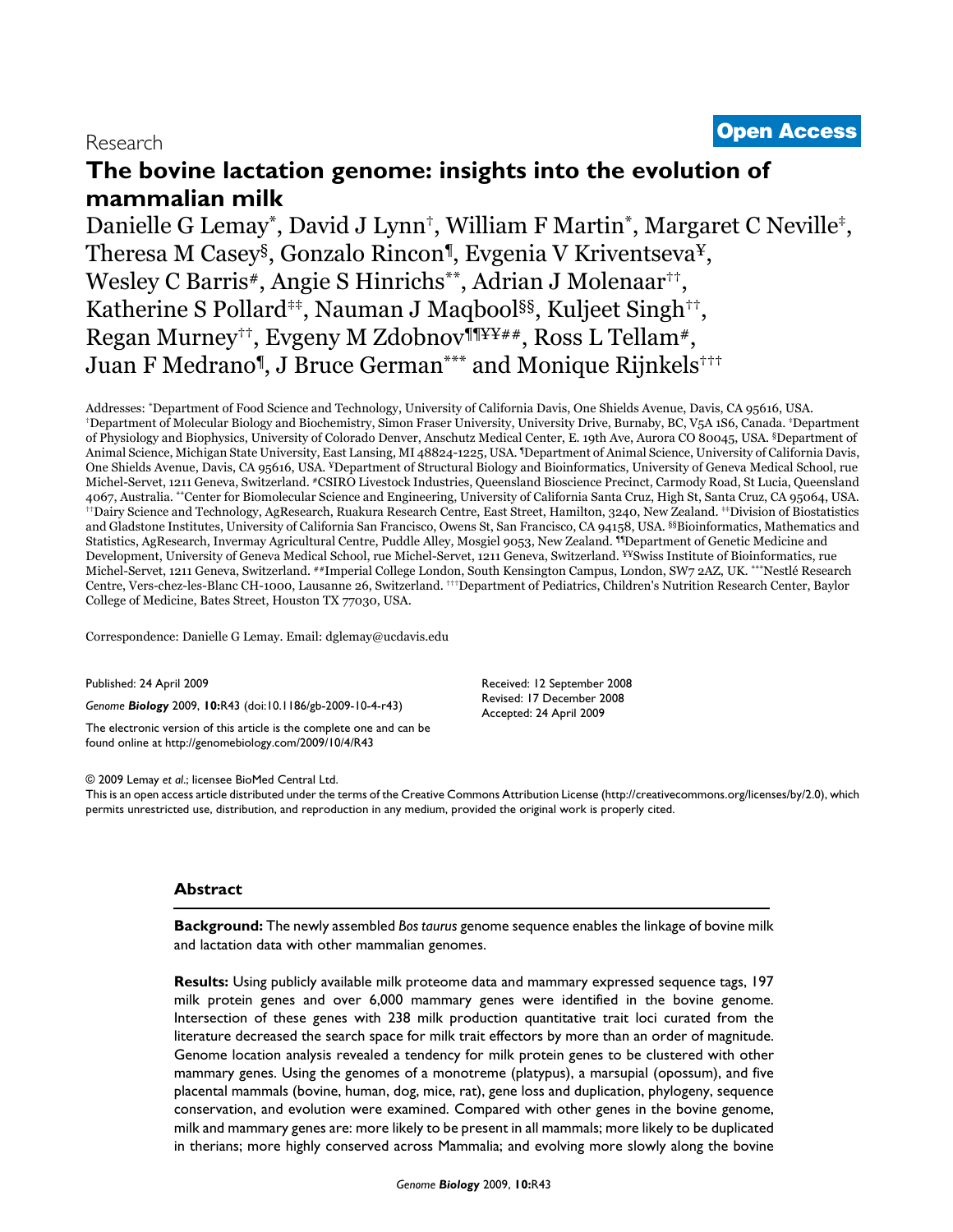lineage. The most divergent proteins in milk were associated with nutritional and immunological components of milk, whereas highly conserved proteins were associated with secretory processes.

**Conclusions:** Although both copy number and sequence variation contribute to the diversity of milk protein composition across species, our results suggest that this diversity is primarily due to other mechanisms. Our findings support the essentiality of milk to the survival of mammalian neonates and the establishment of milk secretory mechanisms more than 160 million years ago.

#### **Background**

With the arrival of the *Bos taurus* genome assembly, bovine milk and lactation data can be linked to other mammalian genomes for the first time, allowing us to gain additional insight into the molecular evolution of milk and lactation. Mammals are warm-blooded vertebrate animals that nourish their young with milk produced by mammary glands. They first appeared approximately 166 million years ago, but their evolution can be traced back 310 million years when synapsids first branched from amniotes [1]. Two subclasses of mammals evolved, the prototherians and therians. Prototheria are monotremes, mammals that lay eggs; extant species include the platypus and enchidnas. Theria are mammals that bear live young; they are divided into the infraclasses Metatheria or marsupials - which include kangaroos and opossums and the more common Eutheria or placental mammals which include, for example, humans, dogs, mice, rats, and bovine species. Figure 1 shows the mammalian phylogenetic



#### Simplified phylogenetic tree illust **Figure 1** rates relationships of representative extant Mammalian species

Simplified phylogenetic tree illustrates relationships of representative extant Mammalian species. Estimates in millions of years ago (MYA) of origin of each major branch were derived from Bininda-Emonds *et al*. [2]. The two earliest splits established monotremes, (166.2 MYA), and marsupials and placentals (147.7 MYA). Approximately 50 million years pass before the origination of any extant groups, and then the four placental superorders (italicized capitals) arose within 2.4 million years of each other.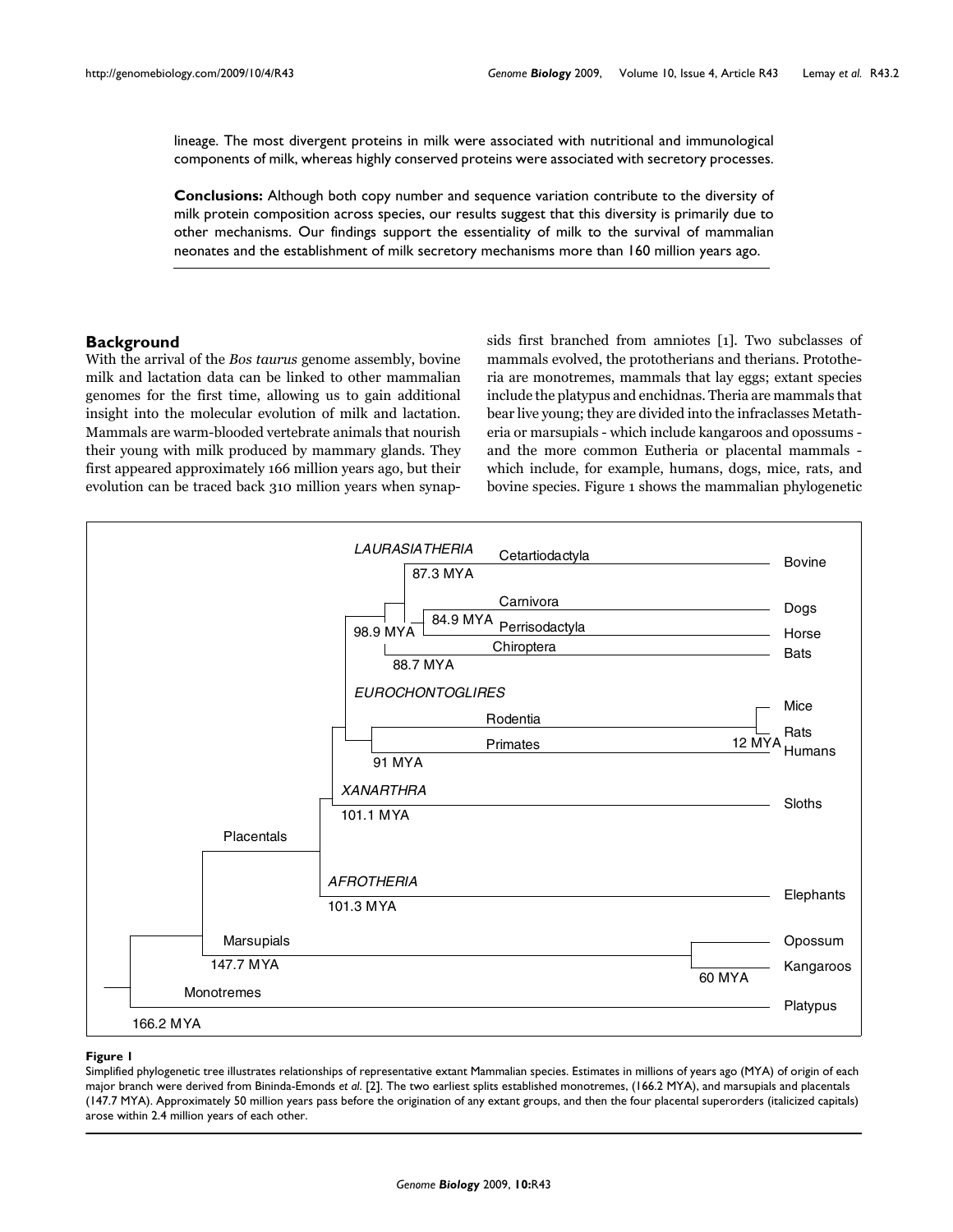tree with approximate divergence times [2,[3\]](#page-15-0). Of the mammalian species listed, high coverage genomic data are available for the platypus (*Ornithorhynchus anatinus*), a prototherian, the opossum (*Monodelphis domestica*), a metatherian, and a number of placental mammals, including human (*Homo sapiens*), rat (*Rattus norvegicus*), mouse (*Mus musculus*), dog (*Canis familiaris*), and now bovine (*Bos taurus*).

The reproductive strategy, developmental requirements of the young, and environment of the maternal-infant pair are thought to drive variation in milk composition among species. Platypus and opossum neonates are embryonic in appearance and dependent on milk for growth and immunological protection during the equivalent of the fetal period in placental mammals [4,5]. In contrast, placental mammals have relatively longer gestation and shorter lactation periods. These reproductive strategies directly impact milk composition as the immature monotreme and marsupial young have different needs with regard to growth, development, and adaptive immunity. Other aspects of the reproductive strategy, such as the length of the lactation period and the maternal nutritional strategy, can also impact milk composition. For example, mammals that fast or feed little during lactation produce milks low in sugar but high in fat to minimize energy and water demands while sustaining nutrient transfer to the young [6]. The data in Table 1 illustrate that even the gross macronutrient composition of milk can be highly variable among species.

Because bovine milk is a major human food and agro-economical product, comparison of bovine milk with the milk of other species in the context of the bovine genome sequence is important not only to improve our understanding of mammary evolution but also of bovine milk production and human nutrition. The importance of bovine milk consumption to humans is underscored by the domestication of cattle and the convergent evolution of lactase persistency in diverse human populations [7]. The availability of the bovine genome sequence provides unique opportunities to investigate milk and lactation. Lactation has been studied more extensively in

**Table 1**

**Gross macronutrient composition of mammalian milk**

*Bos taurus* than in other species, resulting in extensive milk proteome data, milk production quantitative trait loci (QTL), and over 100,000 mammary-related bovine expressed sequence tags (ESTs).

In the present study, we identified the bovine lactation genome *in silico* and examined its content and organization. Utilizing the genomes of the seven mammals listed above and in Table 1, we investigated gene loss and duplication, phylogeny, sequence conservation, and evolution of milk and mammary genes. Given the conspicuous absence of some known abundant proteins, such as beta-lactoglobulin and whey acidic protein, in the milk of some species [8], we hypothesized that variation in milk composition resides in part in variation in the milk protein genome. We show that gene duplication and genomic rearrangement contribute to changes in the milk protein gene complement of *Bos taurus* and other species. Although the casein proteins are highly divergent across mammalian milks [9,10], we report that milk and mammary genes are more highly conserved, on average, than other genes in the bovine genome. Our findings illustrate the importance of lactation for the survival of mammalian species and suggest that we must look more deeply, perhaps into the non-coding regions of the genome that regulate milk protein gene expression, to understand the species-specificity of milk composition. Among mammals, we find milk proteins that are most divergent have nutritional and immunological functions, whereas the least divergent milk protein genes have functions that are important for the formation and secretion of mammalian milk. High conservation of milk fat globule membrane protein genes among the mammalian genomes suggests that the secretory process for milk production was firmly established more than 160 million years ago.

# **Results and discussion Milk and mammary gene sets**

Two proteome studies of bovine milk [11,12] were used to derive a milk protein gene set of 197 unique genes (see 'Collection of the milk protein set' in Materials and methods).

| Oross macronutrient composition or mammanan mink |                |                 |                       |  |
|--------------------------------------------------|----------------|-----------------|-----------------------|--|
| Species                                          | Fat %          | Crude protein % | Lactose and sugar %   |  |
| Bovine [76]                                      | $3.7(3.5-5.5)$ | 3.4             | 4.6                   |  |
| Dog [77]                                         | 9.5            | 7.5             | 3.8                   |  |
| Human [76]                                       | 4              |                 |                       |  |
| Mouse [77]                                       | 27             | 12.5            | 2.6                   |  |
| Rat [77]                                         | 8.8            | 8.1             | 3.8                   |  |
| Opossum [78]                                     | 7.4            | 10              | 10 (oligosaccharides) |  |
| Platypus [77]                                    | 22.2           | 8.2             | 3.7 (difucosylactose) |  |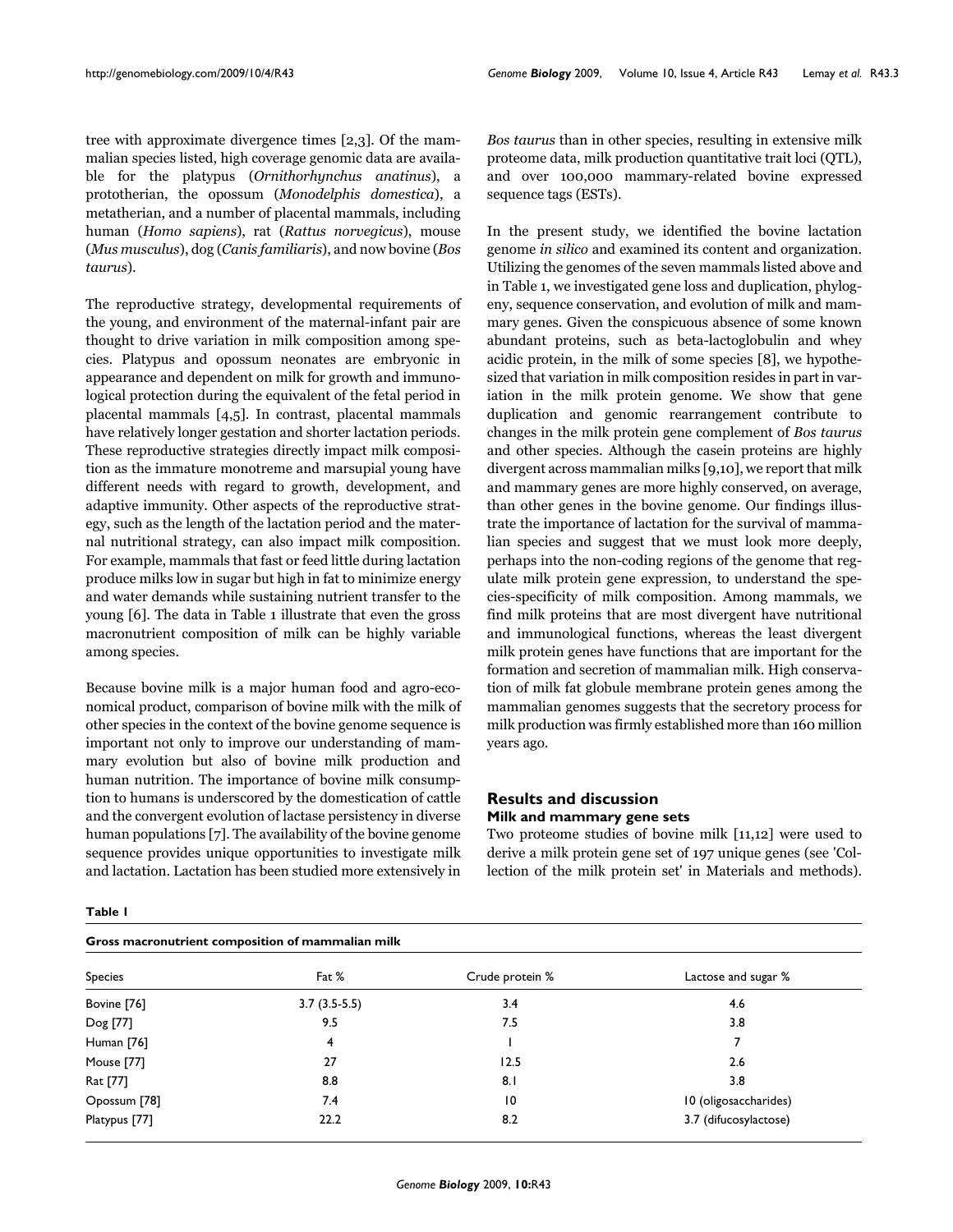Using 94,136 bovine mammary ESTs, mammary gene sets were created to represent the following developmental stages or conditions: virgin, 3,889 genes; pregnancy, 1,383 genes; lactation, 3,111 genes; involution, 867 genes; and mastitis, 840 genes (see 'Collection of the mammary gene sets' in Materials and methods). In total, 6,469 genes are constituents of one or more of these mammary gene sets, suggesting that one-quarter of all predicted genes are expressed in the mammary gland at some point during the lactation cycle. Genes from the milk protein and mammary gene sets are present on all 29 bovine autosomes and on the X chromosome (Figure 2).

The milk protein gene set is the most extensive curation to date of genes that give rise to milk proteins, the functions of which have not yet been comprehensively studied. To gain insight into the possible molecular functions of milk proteins, the milk protein gene set was analyzed for enriched molecular function Gene Ontology (GO) terms (see Materials and methods). Four significant, minimally redundant molecular function GO terms were identified: 'GTPase activity,' 'GTP binding,' 'pattern recognition receptor activity,' and 'calcium ion binding.' More than 30 milk proteins that were previously isolated in the milk fat globule membrane [11,12] were associated with 'GTPase activity' or 'GTP binding'. GTPases are known to be involved in numerous secretory processes, and for this reason, it seems likely that these proteins have a role in assembly and secretion of the milk fat globule and possibly other milk components. The 'pattern recognition receptor activity' GO term was enriched due to the presence in milk of the cell surface and immune recognition components CD14 [GenBank[:NM\\_174008\]](http://www.ncbi.nih.gov/entrez/query.fcgi?db=Nucleotide&cmd=search&term=NM_174008), TLR2 [GenBank[:NM\\_174197](http://www.ncbi.nih.gov/entrez/query.fcgi?db=Nucleotide&cmd=search&term=NM_174197)], TLR4 [GenBank:NM 174198], and DMBT1 [Gen-Bank[:S78981\]](http://www.ncbi.nih.gov/entrez/query.fcgi?db=Nucleotide&cmd=search&term=S78981). These proteins are involved in the activation of the innate immune system when they associate with cells. Further, the soluble forms of CD14 and TLR2, which can act as decoy receptors for microbial pathogens, could potentially modulate local inflammation following bacterial colonization in the neonate gut [13,14]. Enrichment of the GO term 'calcium ion binding' was expected as many milk proteins are known to bind calcium, a mineral required in abundance by the growing neonate.

Milk is traditionally thought of as a food that provides the neonate with nutrients and some immune protection, such as that provided by immunoglobulins. Prior research also suggests that various milk proteins are resistant to digestion by gastric proteases at physiological pH [15] and that intact or partially intact milk proteins may either express their functions in the neonatal intestinal tract or may be absorbed and act on other organs [16]. To understand what signaling might be possible if milk proteins remain partially or wholly undigested, the milk protein gene set was interrogated for enriched pathway annotations (see 'Pathway analysis' in Materials and methods). The milk protein gene set contains elements of two marginally significant pathways that lead to activation of PPARalpha and LXR, two nuclear receptors involved in sensing nutrients and modifying metabolic responses at the level of gene transcription. Milk proteins that are associated with the LXR/RXR activation pathway include the cell surface or secreted molecules CD14 [GenBank: [NM\\_174008\]](http://www.ncbi.nih.gov/entrez/query.fcgi?db=Nucleotide&cmd=search&term= NM_174008), CD36 [GenBank[:NM\\_174010\]](http://www.ncbi.nih.gov/entrez/query.fcgi?db=Nucleotide&cmd=search&term=NM_174010), TLR4 [Gen-Bank[:NM\\_174198](http://www.ncbi.nih.gov/entrez/query.fcgi?db=Nucleotide&cmd=search&term=NM_174198)], and MSR1 [GenBank[:NM\\_001113240](http://www.ncbi.nih.gov/entrez/query.fcgi?db=Nucleotide&cmd=search&term=NM_001113240)], the apolipoproteins APOA1 [GenBank[:NM\\_174242](http://www.ncbi.nih.gov/entrez/query.fcgi?db=Nucleotide&cmd=search&term=NM_174242)] and APOE [GenBank:[NM\\_173991](http://www.ncbi.nih.gov/entrez/query.fcgi?db=Nucleotide&cmd=search&term=NM_173991)] and the lipid synthesis enzymes ACACA [GenBank:[NM\\_174224](http://www.ncbi.nih.gov/entrez/query.fcgi?db=Nucleotide&cmd=search&term=NM_174224)] and FASN [Gen-Bank[:NM\\_001012669](http://www.ncbi.nih.gov/entrez/query.fcgi?db=Nucleotide&cmd=search&term=NM_001012669)]. Those associated with the PPARalpha/RXRalpha activation pathway include the cell surface molecule CD36 [GenBank:NM 174010], the endoplasmic reticulum protein disulphide isomerase PDIA3 [Gen-Bank[:NM\\_174333\]](http://www.ncbi.nih.gov/entrez/query.fcgi?db=Nucleotide&cmd=search&term=NM_174333), the apolipoprotein APOA1 [Gen-Bank:NM 174242], the transcription factor STAT5B [GenBank: NM 174617], the heat shock protein HSP90AA1 [GenBank:[NM\\_001012670](http://www.ncbi.nih.gov/entrez/query.fcgi?db=Nucleotide&cmd=search&term=NM_001012670)], the regulator of adenylate



#### Distribution of milk and mammary ge **Figure 2** nes across all bovine chromosomes

Distribution of milk and mammary genes across all bovine chromosomes. In this chromosome map, each of the 30 bovine chromosomes is illustrated by a pair of columns, with genomic locations of milk and mammary genes in the first column, and milk-trait QTL in the second column. Note that the milk and mammary genes are distributed across all chromosomes.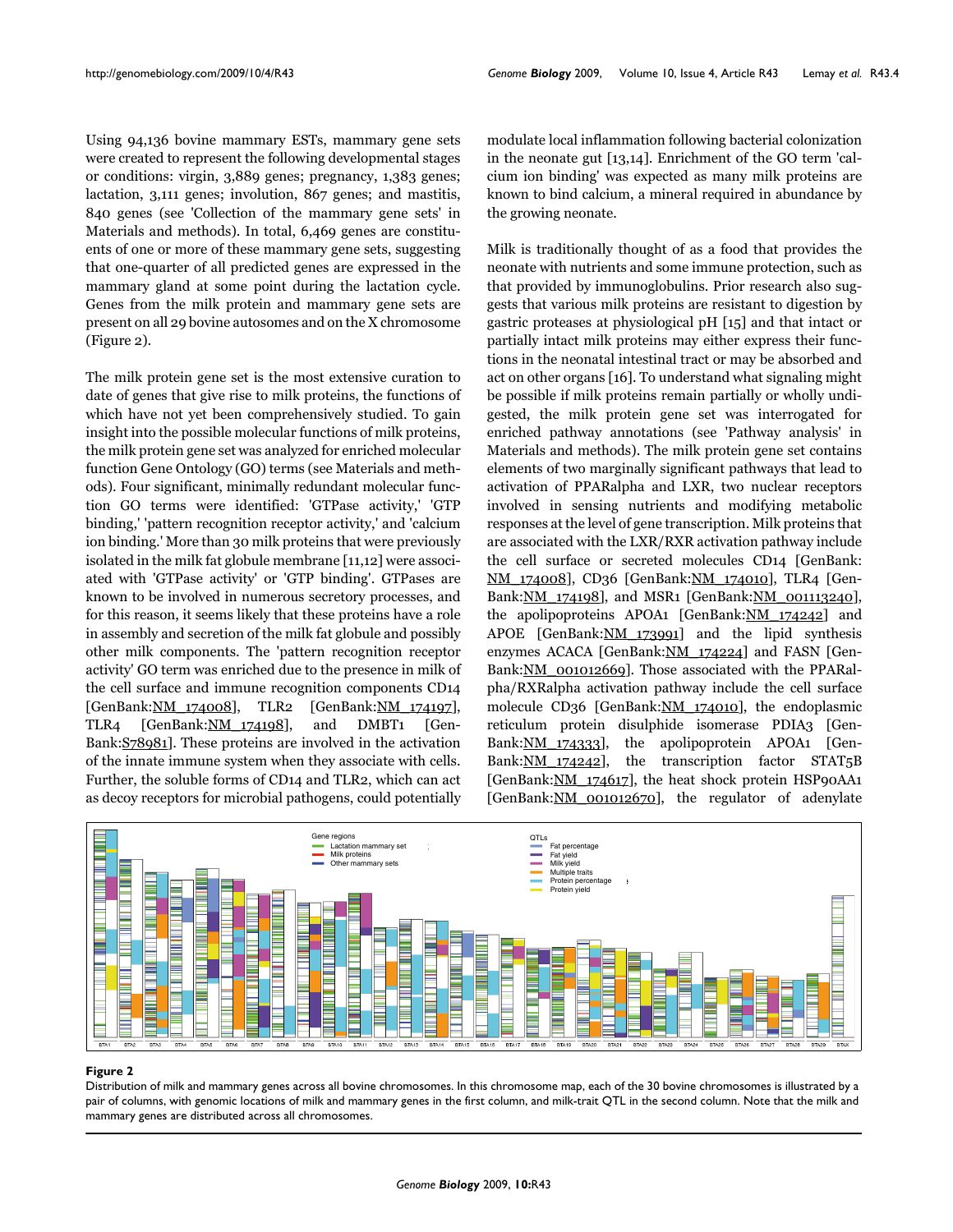cyclase GNAS [GenBank[:NM\\_181021\]](http://www.ncbi.nih.gov/entrez/query.fcgi?db=Nucleotide&cmd=search&term=NM_181021), and two enzymes involved in lipid synthesis, GPD2 [GenBank:[NM\\_00110029](http://www.ncbi.nih.gov/entrez/query.fcgi?db=Nucleotide&cmd=search&term=NM_001100296) [6](http://www.ncbi.nih.gov/entrez/query.fcgi?db=Nucleotide&cmd=search&term=NM_001100296)] and FASN [GenBank[:NM\\_001012669\]](http://www.ncbi.nih.gov/entrez/query.fcgi?db=Nucleotide&cmd=search&term=NM_001012669). It is likely that the products of these genes, which are well known to be active at metabolic control points in many organs, are active in the mammary gland and then enter the milk via cytoplasmic crescents in the milk fat globules. Keenan and Patton [17] noted that cytoplasmic sampling, as part of milk fat globule formation, is present in all species examined to date, including humans, and that such evolutionary persistence suggests possible benefits for mother or offspring. Further research will be needed to determine whether these proteins are present in milk at sufficient quantities to have a physiological effect in the neonate.

All mammary gene sets were interrogated for enrichment of GO terms or pathway annotations, but the results did not further our knowledge of mammary biology. Consistent with our previous study [18], current GO term annotations were incomplete or generally out of context when applied to the mammary gland. Although bovine EST data indicate that more than 3,000 genes are expressed in the lactating mammary gland, a mere 22 genes are currently annotated with the GO term 'lactation.'

#### **Bovine milk production QTL**

Milk trait QTL delineate gene regions that harbor genes or *cis*-acting elements that are responsible for the milk trait phenotype. The dairy industry has invested enormous resources into the identification of these QTL for milk production traits in bovine, particularly milk yield, protein yield, fat yields, protein percentage, and fat percentage. Reviewing the literature, 238 milk trait QTL were identified for these five traits in 59 references (Additional data files 8-9). Of the 238 QTL, 63 were reported with flanking markers having a median interval size of approximately 17 million base pairs. Following a previously established method [19], the 175 remaining QTL that were reported with only a single peak marker were assigned this median interval size. Some QTL were reported for more than one milk trait; thus, these QTL span only 168 unique genome locations. These milk trait QTL span all 29 autosomes (Figure 2), with the highest densities of QTL occurring on chromosomes 27, 6, 20, and 14 (Additional data file 10). Possible differences in genetic architecture are most obvious between fat and protein percentage traits, where fat percentage QTL are present on fewer chromosomes with lower QTL density and protein percentage QTL are present on all but two chromosomes, most with higher QTL density (Additional data file 10). Fat percentage may be controlled by relatively fewer genes each with larger effects, whereas protein percentage may be controlled by far more genes each with smaller effects.

The milk trait QTL provide a very coarse map of genomic areas of interest that cover nearly half of the bovine assembly. Milk yield QTL overlap with 19.5% of the genomic assembly,

fat yield QTL with 15.4%, protein yield QTL with 21.1%, fat percentage QTL with 12.3%, and protein percentage QTL with 33.6% of the genome assembly. The densities of genes within these QTL are very similar for each milk trait, with between 9.1 and 10.1 genes per million base pairs. Meanwhile, there are 8.4 genes per million base pairs in regions that do not overlap with any milk trait QTL. Given the gene density and number of QTL associated with each trait, each individual QTL is expected to contain between 105 and 127 genes.

To identify candidate genes within milk trait QTL, the lactation mammary gene set was intersected with the milk trait QTL. Between 12.5% and 13.7% of the genes within milk trait QTL are expressed during lactation. In other words, within a single milk trait QTL, between 13.9 and 17.1 genes are expected to be expressed during lactation. Thus, although the set of milk trait QTL reduces the search space for milk trait effectors by less than one order of magnitude, the use of expression data can contribute considerably towards the identification of candidate genes. Genes within milk trait QTL that are expressed in the mammary gland during lactation are listed in Additional data files 11-16. Milk trait effectors are likely to be near these candidate genes.

# **Genome organization of milk and mammary genes**

Studies of eukaryotic genomes have demonstrated that genes with coordinated expression or shared ancestry appear in clusters across the genome [20]. Given that the clustering of the casein milk protein genes is essential to their coordinated transcription in the lactating mammary gland [9,10], the arrival of the bovine genome sequence provides the opportunity to discover other gene clusters relevant to milk, lactation, or mammary biology. A genome-wide search was conducted for genomic intervals of 500 kb and greater that are statistically enriched with genes from the milk protein and mammary gene sets (see 'Genomic localization analysis' in Materials and methods). Among these gene sets, 190 nonoverlapping statistically significant clusters were identified: four unique clusters in the milk protein gene set and 54, 60, 30, and 19 unique clusters in the pregnancy, lactation, involution, and mastitis mammary gene sets, respectively. Spreadsheets of all significant gene clusters are available in Additional data files 17 and 18.

The four significant milk protein gene clusters comprised the immunoglobulin genes, casein genes, fibrinogen genes, and genes that encode milk fat globule proteins. Because it is known that immunoglobulins, casein genes, and fibrinogen genes are each clustered in mammalian genomes [9,10,21,22], this is a good verification of methodology. The cluster of genes that encode milk fat globule proteins contains FASN [GenBank:[NM\\_001012669\]](http://www.ncbi.nih.gov/entrez/query.fcgi?db=Nucleotide&cmd=search&term=NM_001012669), ARHGDIA [Gen-Bank[:NM\\_176650](http://www.ncbi.nih.gov/entrez/query.fcgi?db=Nucleotide&cmd=search&term=NM_176650)], and P4HB [GenBank[:NM\\_174135](http://www.ncbi.nih.gov/entrez/query.fcgi?db=Nucleotide&cmd=search&term=NM_174135)]. However, P4HB has only been isolated in mastitic milk [11]. By manual inspection, we found that these genes also cluster in the human, mouse, and other mammalian genomes. Based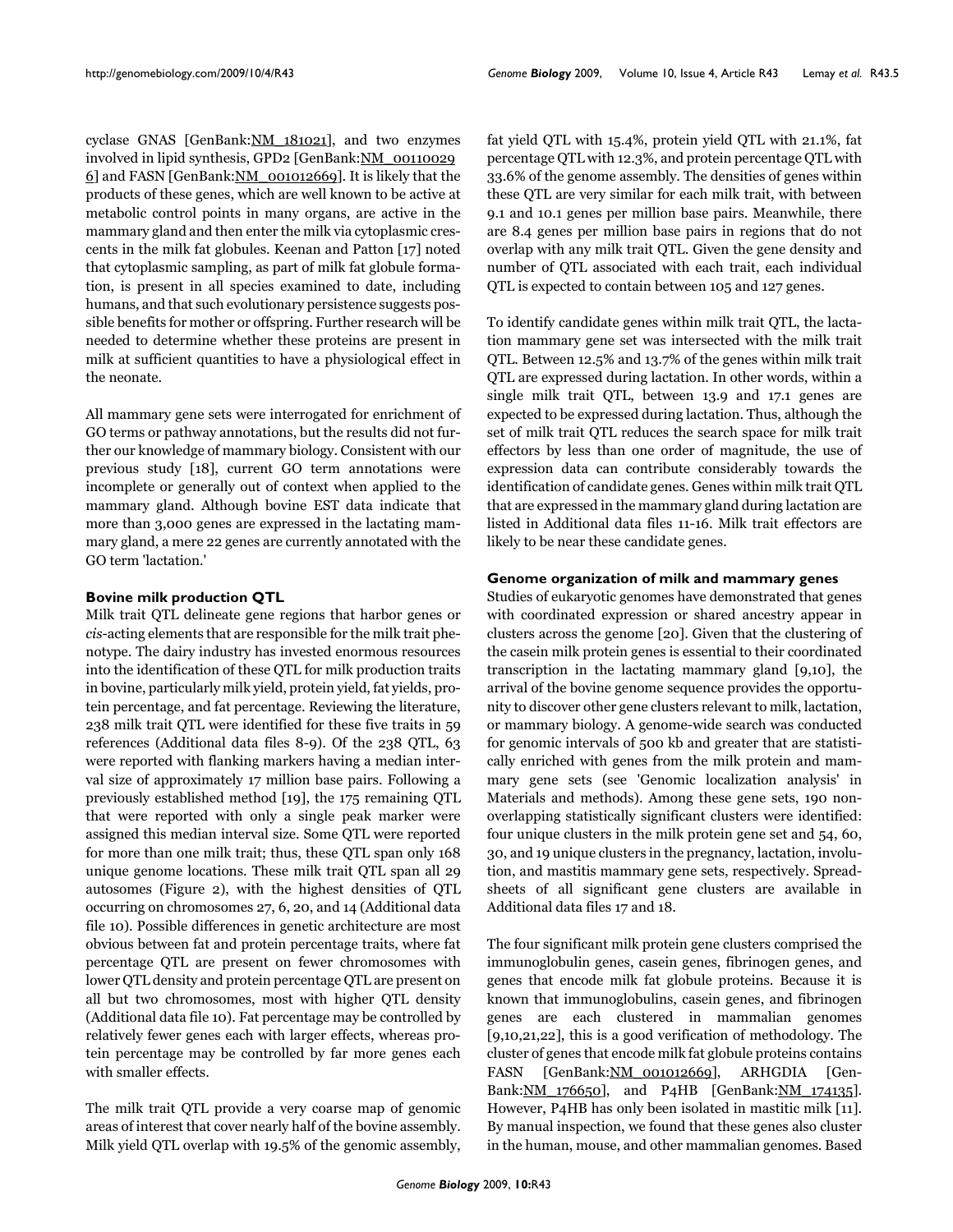on EST data, other genes in this genomic region are expressed at various times in the mammary gland. Aside from these four clusters, there does not appear to be a preponderance of putative regulatory modules among genes in the milk protein gene set. Whereas only 6.6% of the milk protein genes were within a milk protein-specific cluster, 27.9% were within one of the mammary gene set clusters. Therefore, it is likely that milk protein genes are regulated along with other mammary genes independent of the function or cellular localization of the proteins they encode.

Next, we examined whether genes were clustered according to developmental stage, but found there were no gross differences in gene clustering using this parameter. Between 24% and 30% of the genes from each mammary gene set - virgin, pregnancy, lactation, and involution - were within one of the other mammary set clusters. Likewise, 28% of the genes from the mastitis mammary gene set fell within a mammary cluster. Thus, mammary genes are not differentially clustered by developmental stage or condition.

Genes may be clustered due to shared evolution, as duplicated genes are often co-localized in the genome. In our study, a significant cluster required a minimum of three genes that were not paralogs. When the paralog requirement was removed, only seven additional unique clusters of triplets or greater were identified. Significant clusters with more than one paralog appear to be confined to the major histocompatibility complex region on bovine chromosome 23. These data suggest that recent duplication is not a common driver of clustered mammary genes in the bovine genome.

In summary, the milk protein genes generally do not form clusters with each other but do appear to form clusters with other mammary genes. Milk protein genes may be regulated along with other lactation genes without regards to the final destination of the gene product. As mammary genes are generally clustered neither by developmental stage nor due to recent duplication, it appears that the need for co-expression in the mammary gland is the denominator for co-localization rather than co-functionality or shared ancestry. This organization in clusters of co-expressed mammary genes might be constrained by unidentified distal *cis*-acting elements [20], chromatin conformation [23], or coordinately expressed micro-RNAs [\[24](#page-15-1)].

# **Milk and mammary gene copy number trends in mammals**

Gene copy number contributes to genetic diversity both between and within species. Here, copy numbers of bovine milk protein genes were determined in the bovine, human, mouse, rat, dog, opossum, and platypus genomes using orthologs generated for all bovine consensus gene models (see 'Orthology delineation' in Materials and methods). Genes from the milk protein gene set that were uniquely duplicated in *B. taurus* and those that were missing copies in

one or more of the placental mammals were manually curated (see 'Curation of milk protein orthologs' in Materials and methods). K-means clustering of these curated milk protein gene orthologs followed by seriation within each cluster yielded the heatmap shown in Figure 3. Three major trends were identified: single copy of the gene across Mammalia; gene not found in platypus; and duplication after platypus.

The absence of a milk or mammary gene in platypus or duplication after platypus (Figure 3) may be due to the expansion of gene families in the common therian ancestor. However, some of these genes may not be truly missing in the platypus genome, but may be undetectable by our methods due to incomplete or incorrect assembly of the platypus genome, lower sequence identity, or the inherent bias created by defin-



#### **Figure 3**

Heatmap of milk protein gene copy numbers across mammals. Milk protein genes were clustered by copy number using the K-means algorithm followed by seriation within each cluster. Major trends, which convey the consensus profile of the cluster, are delineated by brackets. Most milk protein genes are either present as a single copy in each mammalian genome or as a single copy in all therian genomes. Duplicated genes are expanded after platypus in either a general or a species- or clade-specific manner. Black squares indicate that the gene was not found in a particular species, yellow-green squares indicate a single copy of the gene, and red squares indicate two or more copies of the gene. Brighter red squares indicate higher copy numbers.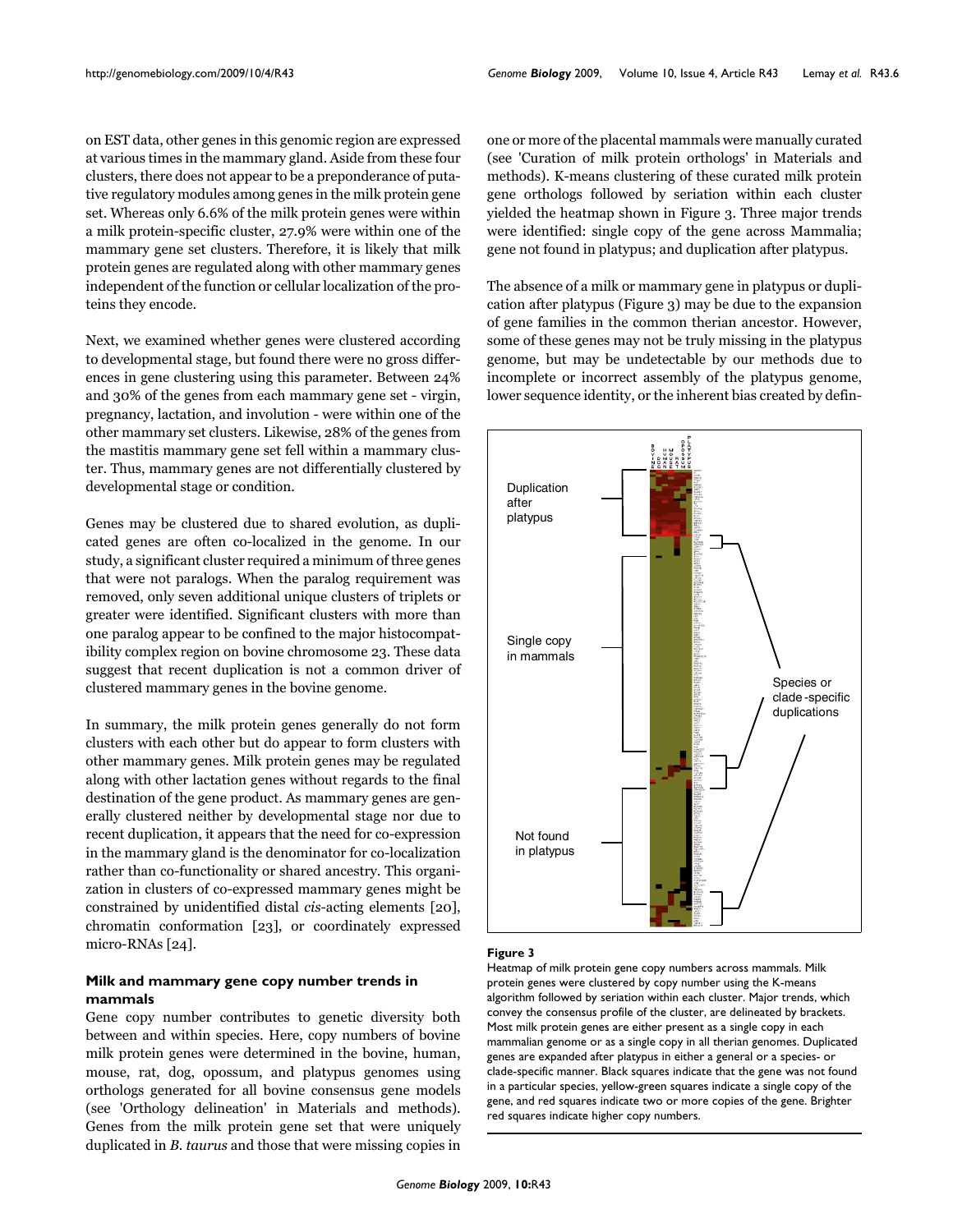ing milk and mammary genes in the bovine genome. The identification of platypus orthologs of other genes in the bovine genome would also be affected by these biases; therefore, we next compared milk and mammary gene copy number trends to those genome-wide.

For each major trend shown in Figure 3, rates of occurrence among the uncurated orthologs of the milk protein and lactation mammary gene sets were compared with the orthologs of all bovine consensus gene models using a hypergeometric distribution to determine statistical significance. More bovine milk protein orthologs were found in all six studied mammalian genomes than would be expected given the rate at which other bovine orthologs were found in these genomes (*P* < 0.0001). Genes expressed during bovine lactation were also more likely than other genes to have orthologs in all of the mammalian genomes (*P* < 0.0001). In other words, milk and mammary genes are more likely than other genes to be found in all mammals. This result might be explained in part by an increased power to detect more conserved genes (see 'Conservation of milk and mammary genes in mammals' below). There were also statistically fewer lactation genes missing in the platypus ( $P < 0.005$ ) and opossum genomes ( $P < 2.2 \times 10^{-7}$ 20); however, the number of milk protein genes missing in these genomes did not differ from the genome-wide rate. Finally, more milk protein and lactation genes were duplicated after platypus compared with the whole genome (*P* < 0.001 and *P* < 0.03, respectively). Together, these data support the essentiality of milk and mammary genes in Mammalia as well as suggest the possibility for expanded functionality in marsupials and placental mammals.

Milk protein gene copy number variation may potentially contribute to the diversity of milk composition. Ortholog analysis indicated that the gene for beta-lactoglobulin (LGB), one of the most abundant proteins in milk, is duplicated in the dog and bovine genomes (Figure 3). In the bovine genome, this gene is located at the position of a previously predicted pseudogene [25]. It has similarity to LGB-II genes in the horse and cat [26-29]. The similarity of this second gene to LGB-II in the horse, cat, and dog suggests that the LGB duplication existed in the common ancestor of the laurasiathians (Figure 1). Using two different primer pairs, we were unable to identify the LGB-II transcript in bovine mammary tissue samples using RT-PCR (see Additional data file 22 for details). It is likely that the duplicated LGB gene is not expressed in the bovine mammary gland and that the presence of this duplication does not influence the concentration of LGB in bovine milk.

LGB is apparently not present in human or mouse milk [30], although LGB-like proteins have been isolated from the milk of other primates [[31-](#page-16-0)[33\]](#page-16-1). A human protein, progestagenassociated endometrial protein (PAEP), has significant homology to the bovine and equine LGB-II-like genes [29,34- 36]. Although PAEP expression has been detected in the epithelial cells of human breast tissue [37], neither its presence nor that of an apparent LGB-like pseudogene [Gen-Bank[:AH011480](http://www.ncbi.nih.gov/entrez/query.fcgi?db=Nucleotide&cmd=search&term=AH011480)] that flanks the PAEP gene [Gen-Bank[:NM\\_001018049\]](http://www.ncbi.nih.gov/entrez/query.fcgi?db=Nucleotide&cmd=search&term=NM_001018049) has been verified in human milk. We found that the LGB-like and PAEP genes are flanked by GLT6D1 [GenBank:NM 182974] and OBP2A [Gen-Bank[:NM\\_014582](http://www.ncbi.nih.gov/entrez/query.fcgi?db=Nucleotide&cmd=search&term=NM_014582)] in both the human and bovine genomes. This observation, combined with the fact that the baboon has both a PAEP gene [\[38\]](#page-16-2) and a LGB gene [[33\]](#page-16-1), suggests that the primate genes arose by duplication of an ancestral gene before the Laurasiatheria and Eurochontoglires diverged. We were unable to find this region in the rodent or rabbit genomes, and an evolutionary break point is present in mouse and rat in this region [39], suggesting that these genes may have been lost after the split between primates and glires. Although the presence of LGB in laurasiathian milk and its absence in rodent milks has an obvious genetic basis, we cannot yet explain the absence of LGB in human milk.

Some immune components of milk are uniquely duplicated in certain species or clades. For example, SAA3 [Gen-Bank:NM 181016], which is duplicated in the bovine and dog genomes (Figure 3), is thought to be involved in mucin induction in the gut [\[40,](#page-16-3)41] and a human analog, SAA1, functions as an opsonin for Gram-negative bacteria [42]. The Cathelicidin gene family is greatly expanded in the bovine, opossum, and platypus genomes, with 10, 8, and 12 copies, respectively [43-45], but some of the opossum and platypus orthologs were not found in our automated analysis due to their high heterogeneity. Expansions in this gene family may reflect increased exposure to bacteria at epithelial surfaces in these species. Our results show that the CD36 gene [Gen-Bank[:NM\\_174010\]](http://www.ncbi.nih.gov/entrez/query.fcgi?db=Nucleotide&cmd=search&term=NM_174010), which encodes a scavenger receptor, has duplications in the *B. taurus* and rat genomes. Beta-2- microglobulin [GenBank:[NM\\_173893](http://www.ncbi.nih.gov/entrez/query.fcgi?db=Nucleotide&cmd=search&term=NM_173893)] has a second copy in the bovine genome and may also have a duplicate in the platypus genome. This gene encodes one of two chains in the IgG transporter FcRn, which transfers IgG molecules across epithelial cells [46]. Other variations in milk protein gene copy number (Figure 3) potentially give rise to diversity in milk protein composition.

Milk protein gene loss does not appear to be a common occurrence. Of the bovine milk protein genes with an ortholog identified in the platypus genome (Figure 3), all but ten genes were found in all of the other studied mammalian genomes. However, because the bovine milk proteome is used as the reference, the loss of some milk protein genes in placental mammals relative to the monotreme and marsupial mammals may have been missed in our analysis. For example, whey acidic protein has been identified in the milk of many mammals such as mouse, rat, opossum, and platypus, but it is absent in bovine milk due to a frameshift mutation in the whey acidic protein gene [47]. A full proteomic analysis of the milk samples from extant monotremes and marsupials will be needed to identify gene loss in placental mammals.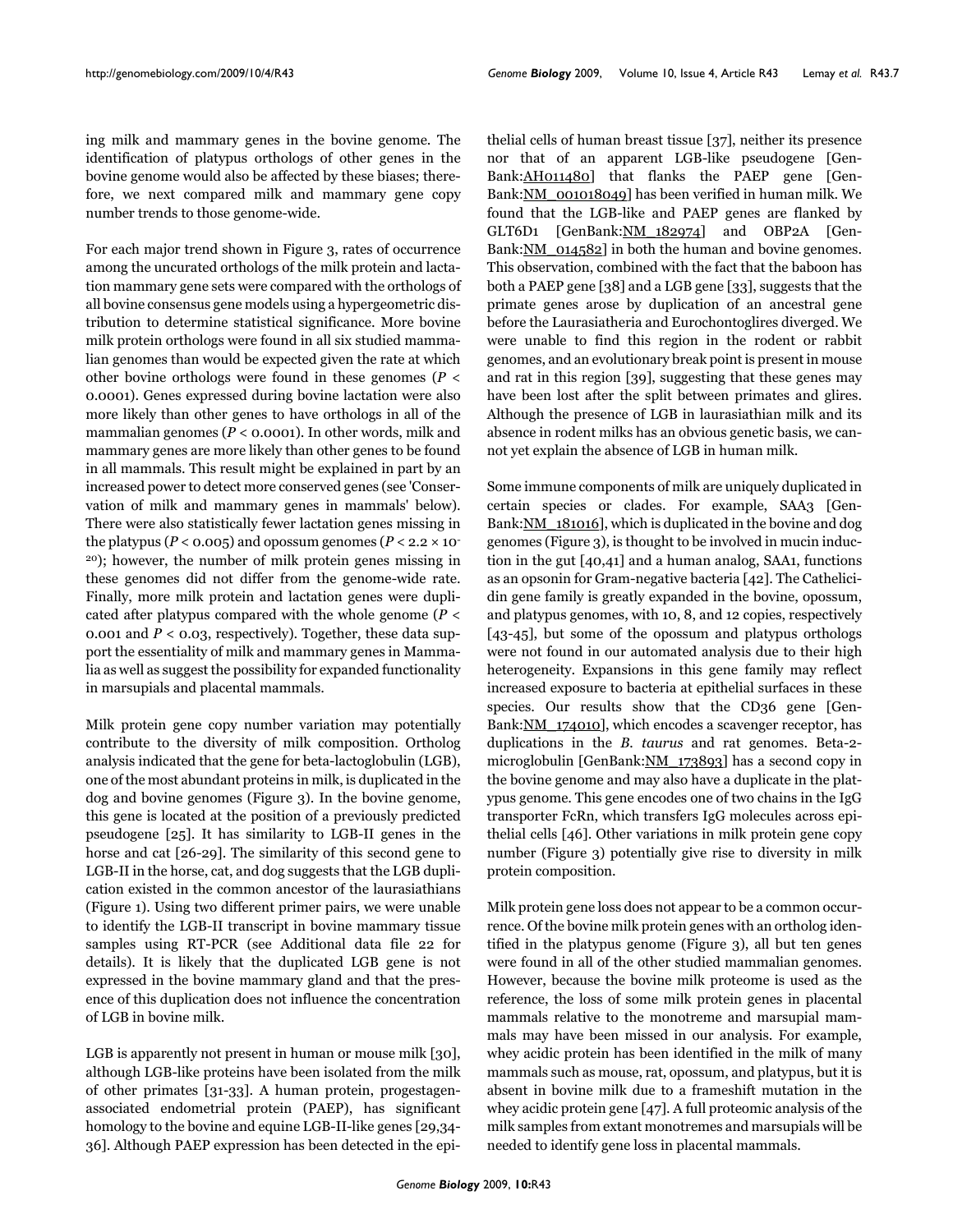Our analysis of milk protein gene copy numbers has several other limitations. First, the mammalian orthologs of bovine consensus gene models derived on a genome-wide basis (see 'Orthology delineation' in Materials and methods) may be inaccurate for genes in which the bovine gene model is incorrect or may be incomplete when orthologs are too divergent to be detected by this method. Although we attempted to overcome these limitations by manually curating milk protein gene orthologs, the analysis is only as good as the available genome sequences, and some duplications and deletions may have been missed due to errors and gaps in the genome assemblies. Directed sequencing will be needed to confirm specific results. However, we can generally conclude that there is considerable copy number variation of milk protein genes that may contribute to the taxonomic diversity of milk composition.

### **Taxonomic relationships of the milk protein genes**

To understand the relationships of the milk proteins between mammalian taxa, a consensus tree of those milk proteins with single copy orthologs in the human, mouse, rat, dog, bovine, opossum, and platypus genomes was constructed using a super-alignment of the concatenated sequences (see 'Consensus tree construction' in Materials and methods). An unrooted radial tree depicting the relationships of the milk protein sequences (Figure 4) differs from the accepted phyl-



#### Relationships between the milk protein sequences of mammalian taxa **Figure 4**

Relationships between the milk protein sequences of mammalian taxa. This milk protein consensus tree, which is incongruous with the accepted phylogeny shown in Figure 1, was derived from a super-alignment of milk protein amino acid sequences for those genes with single copy orthologs in all seven species. The numbers indicate the percent of bootstraps that support the internal branch and the length of the scale bar represents the number of amino acid substitutions per unit site.

ogeny (Figure 1). Rodent milk proteins are more divergent from human milk proteins than are dog and bovine milk proteins despite the fact that the rodent and human common ancestor is more recent. To further test the relationships of human milk proteins with those of other taxa, pairwise percent identity (PID) was calculated between the human protein and its putative ortholog for the set of single copy orthologs present in all seven taxa. Average pairwise PIDs for the milk protein gene set confirm that human milk proteins are closest to dog, followed by bovine, then the rodents, then opossum and platypus (Figure 5). This observation is not unique to milk proteins as it is also true on a genome-wide basis [43]. It has been proposed that rodent proteins are more divergent from human than are bovine proteins because rodents have a faster reproductive rate and are, therefore, evolving more quickly [43]. Although rodent milk proteins may appear more distant from human milk proteins than are bovine milk proteins, whether these differences have functional importance is a matter for future scientific inquiry.

# **Conservation of milk and mammary genes in mammals**

To determine whether milk and lactation-related genes are more or less conserved across mammals than other genes, average PIDs of the 21 pairwise comparisons of the seven taxa were computed on a genome-wide basis for all bovine consensus gene models and genes from the milk protein and mammary gene sets with single copy orthologs in these taxa (Figure 6). The distribution of the average pairwise PIDs of the milk protein gene set did not significantly differ from the whole genome distribution, nor did the means of the two distributions significantly differ (see 'Statistical analysis of PID



#### Figure 5

Pairwise percent identity of human milk proteins with milk proteins of other species. Bars depict the average amino acid (AA) pairwise percent identity between human milk proteins and those of the species named on the x-axis. Note that human milk proteins are more similar to those of dog and bovine than to rodents and the other species depicted.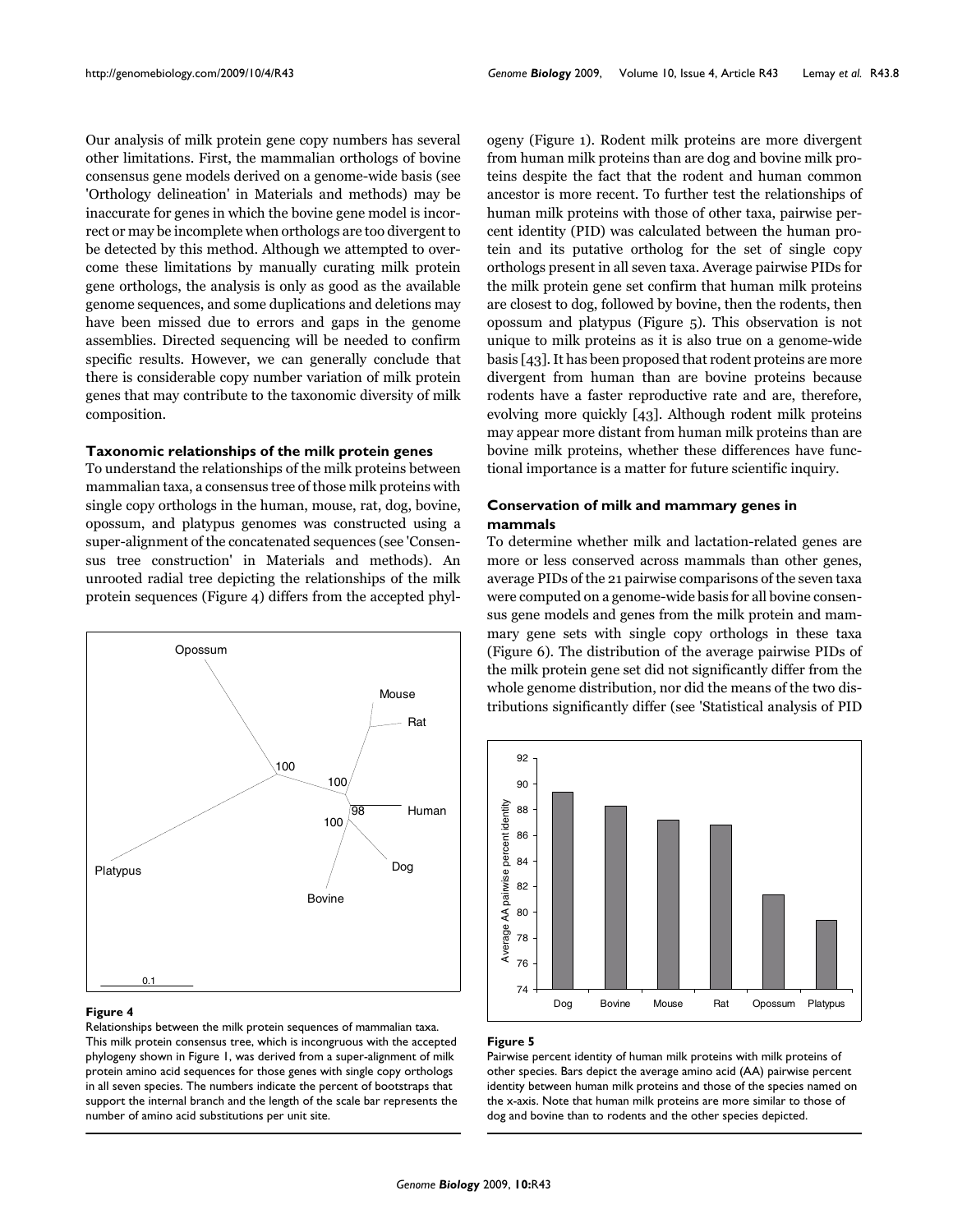

#### Figure 6

Average pairwise percent identities of milk and mammary genes across mammals. The distribution of average amino acid pairwise PID of amino acid sequences across the seven taxa - human, mouse, rat, bovine, dog, opossum, and platypus - is plotted for those genes in the virgin, pregnancy, lactation, involution, and mastitis mammary gene sets, the milk protein gene set, and all bovine consensus genes. Only genes with a single copy in each of the seven genomes were used for the analysis. Milk and mammary genes are more conserved across mammals than other genes in the genome.

distributions' in Materials and methods). However, when the sample size was increased by individually assessing pairwise PIDs between human and each of the seven taxa, requiring in each case that orthologs be single copies only in bovine and the two taxa being compared, milk protein sequences were statistically more conserved between human and other mammals than the products of other genes in the genome (see Additional data file 20 for details). The human-bovine distribution is most dramatically different from the whole genome as a full quarter of the set of the 137 milk protein genes with single copies in these two genomes are very highly conserved with a pairwise PID of 97.5% or greater.

Of the average pairwise PID distributions of the mammary gene sets in Figure 6, all are significantly different from the genome-wide distribution. The means of their distributions also differ from the genome-wide mean. As a group, mammary genes of every developmental stage and condition appear to be more conserved across Mammalia, on average, than other genes in the genome.

To discover which milk proteins are most conserved in mammals, the average pairwise PIDs among the seven mammalian taxa were computed for all genes from the milk protein gene set with single copy orthologs in the manually curated set (see 'Curation of milk protein orthologs' in Materials and methods). The top 25 most conserved milk proteins across all seven mammals are listed in Table 2. These proteins have

greater than 95% identity across mammals, some more than 99%, despite the fact that they have not shared a common ancestor for more than 160 million years. Based on the amino acid length and conservation, we can predict that these milk proteins have a small size with functions that depend on strictly conserved structure.

Nearly all of the highly conserved milk proteins (Table 2) are found in the milk fat globule membrane proteome. GO analysis of these proteins yields four enriched terms: 'GTPase activity,' 'GTP binding,' 'small GTPase mediated signal transduction,' and 'intracellular protein transport.' Twelve of the proteins listed in Table 2 are annotated with one or more of these GO terms. GTPases are known to be involved in the exocytotic pathway by which proteins are trafficked from the Golgi compartment to the plasma membrane. Further, GBB1 [GenBank: <u>[NM\\_175777\]](http://www.ncbi.nih.gov/entrez/query.fcgi?db=Nucleotide&cmd=search&term=NM_175777),</u> RAB11B [Gen-Bank[:NM\\_001035391](http://www.ncbi.nih.gov/entrez/query.fcgi?db=Nucleotide&cmd=search&term=NM_001035391)], RAP1B [GenBank:[NM\\_175824](http://www.ncbi.nih.gov/entrez/query.fcgi?db=Nucleotide&cmd=search&term=NM_175824)], YWHAB [GenBank:NM 174794], and RAB18 [Gen-Bank[:NM\\_001075499](http://www.ncbi.nih.gov/entrez/query.fcgi?db=Nucleotide&cmd=search&term=NM_001075499)] listed in Table 2 have previously been isolated in Golgi fractions from the mammary glands of pregnant and lactating rats [48]. An additional four milk proteins, SAR1A [GenBank:[NM\\_001034521](http://www.ncbi.nih.gov/entrez/query.fcgi?db=Nucleotide&cmd=search&term=NM_001034521)], SAR1B [Gen-Bank[:NM\\_001035315](http://www.ncbi.nih.gov/entrez/query.fcgi?db=Nucleotide&cmd=search&term=NM_001035315)], RAB3A [GenBank:[NM\\_174446](http://www.ncbi.nih.gov/entrez/query.fcgi?db=Nucleotide&cmd=search&term=NM_174446)], and RAB3C [GenBank[:NM\\_001046606](http://www.ncbi.nih.gov/entrez/query.fcgi?db=Nucleotide&cmd=search&term=NM_001046606)], are annotated with the GO term 'secretory pathway.' The finding that so many of these secretion-related proteins are associated with the milk fat globule membrane suggests they may also be involved in the highly specialized process by which the milk fat globule is secreted or that the exocytotic and lipid secretion pathways intersect at some point during the secretion process. Because the conserved proteins listed in Table 2 are related to the generic molecular function of secretion, it seems highly likely that they facilitate the secretion of milk lipid.

Conservation of mammary genes relative to other genes in the genome suggests hypotheses about the evolution of milk production. First, conservation of mammary genes involved in all developmental stages supports the hypothesis that, at the genetic level, the basic biological transformation of the virgin gland through pregnancy, lactation, and involution is conserved among all mammals, and occurred by co-opting existing structures and developmental pathways. Second, many of the most highly conserved proteins found in milk are constituents of the milk fat globule membrane and are known to be part of the secretory process. High conservation of these genes between platypus, opossum, and the placental mammals indicates that molecular mechanisms of secretion were already in place 160 million years ago.

#### **Divergent milk protein genes in mammals**

Because the technique for ortholog detection relies on a minimum threshold of conservation, orthologs of many of the more divergent proteins could not be found in the platypus or opossum genomes. Therefore, to determine which proteins in milk are most divergent in mammals, average PIDs were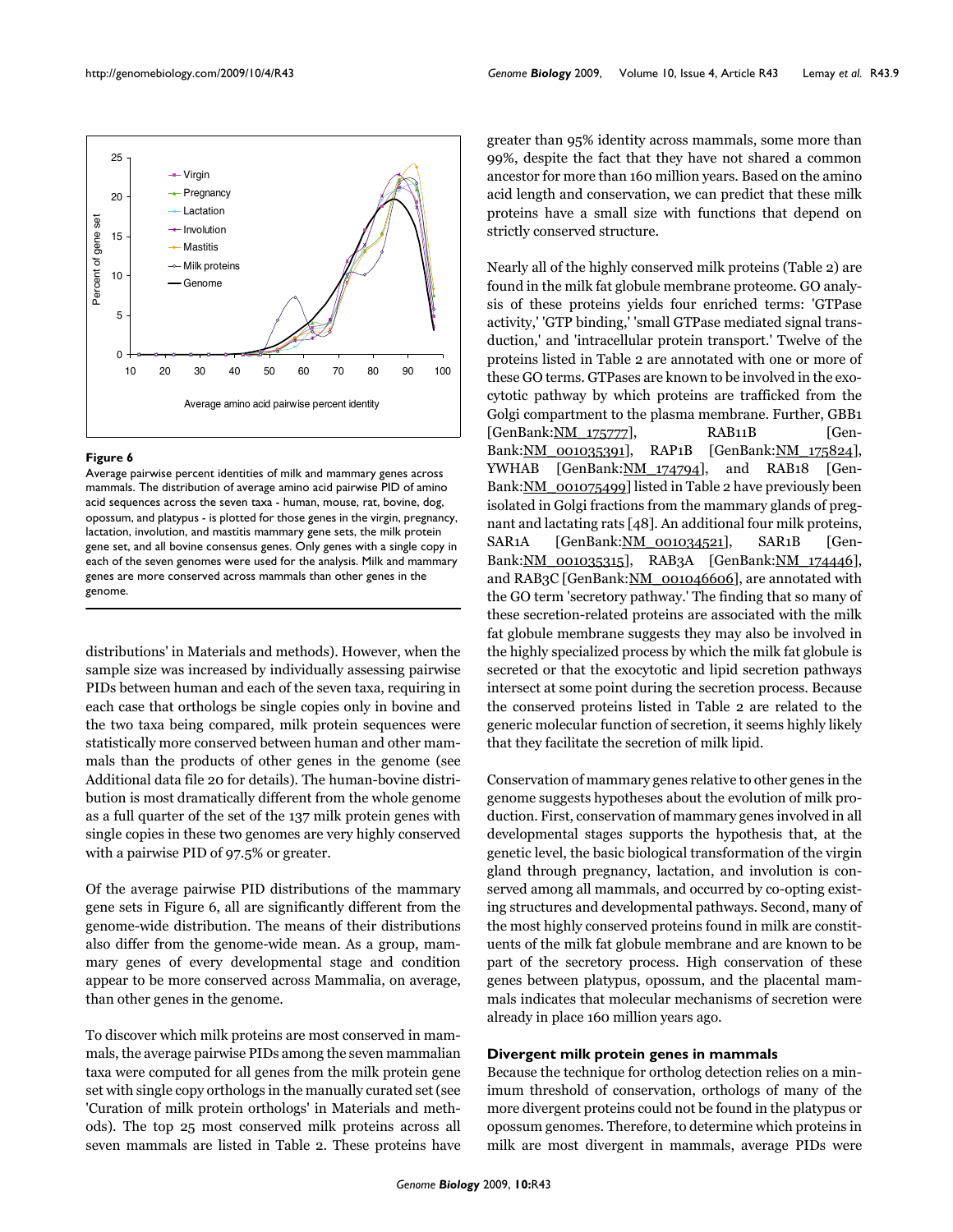# **Table 2**

#### **Highly conserved milk proteins**

| Protein name                                                           | <b>GLEAN ID*</b>   | Gene symbol        | Average PID |
|------------------------------------------------------------------------|--------------------|--------------------|-------------|
| Rab IIA                                                                | <b>GLEAN 20537</b> | RAB <sub>IIA</sub> | 100         |
| GTP binding protein G I G S G T beta subunit I                         | GLEAN_21827        | <b>GBB1</b>        | 100         |
| GTP binding regulatory protein beta 2 chain                            | GLEAN_22534        | GNB <sub>2</sub>   | 100         |
| Rho C                                                                  | <b>GLEAN 13128</b> | <b>RHOC</b>        | 99.8        |
| Rab IIB                                                                | <b>GLEAN 03051</b> | RAB <sub>IIB</sub> | 99.6        |
| Rap Ib                                                                 | <b>GLEAN 10112</b> | <b>RAPIB</b>       | 99.6        |
| GTP binding protein Sara                                               | GLEAN_16602        | <b>SARIA</b>       | 99.5        |
| Rab 3A                                                                 | <b>GLEAN 02763</b> | RAB3A              | 99.5        |
| Histone 2, H2ab                                                        | <b>GLEAN 23583</b> | HIST2H2AB          | 99.2        |
| SARIB protein                                                          | <b>GLEAN 08536</b> | <b>SARIB</b>       | 98.9        |
| 14-3-3 protein beta alpha                                              | <b>GLEAN 04527</b> | <b>YWHAB</b>       | 98.9        |
| Leucine-rich repeat containing protein 8                               | <b>GLEAN 26477</b> | LRC8A              | 98.8        |
| Rab 18                                                                 | <b>GLEAN 21462</b> | RAB <sub>18</sub>  | 98.6        |
| Rho GDP-dissociation                                                   | GLEAN 11194        | <b>ARHGDIA</b>     | 98.5        |
| Rab 5C                                                                 | GLEAN 17381        | RAB5C              | 98.5        |
| AD158                                                                  | <b>GLEAN 08550</b> | LRC8C              | 98.I        |
| Rab 3C                                                                 | GLEAN 20950 P10949 | RAB3C              | 98.0        |
| Eukaryotic translation initiation factor 4, gamma 2                    | GLEAN 19671        | EIF4G2             | 97.9        |
| ATP synthase, H+ transporting, mitochondrial F1 complex, alpha subunit | <b>GLEAN 03119</b> | ATP5A1             | 97.7        |
| ARP3 (actin-related protein 3, yeast) homolog                          | <b>GLEAN 25161</b> | ACTR3              | 97.5        |
| Vimentin                                                               | <b>GLEAN 20783</b> | VIM                | 97.3        |
| GTP binding protein alpha 14                                           | <b>GLEAN 08781</b> | GNA14              | 97.2        |
| Endoplasmin precursor (GRP94/GP96)                                     | <b>GLEAN 20794</b> | HSP90BI            | 97.I        |
| Lymphocyte cytosolic protein 1 (65 K macrophage protein/L-plastin)     | <b>GLEAN 05236</b> | <b>LCPI</b>        | 97.0        |
| Retinal short-chain dehydrogenase/reductase                            | <b>GLEAN 03662</b> | <b>SDRI</b>        | 96.9        |

\*Manually curated full length sequences are indicated by the following accession format: GLEAN\_ID\_ACCESSION where ACCESSION is the UniProt accession for the replacement amino acid sequence and GLEAN\_ID is the bovine consensus gene identifier for the original sequence.

computed across only the five placental mammals. The 25 most divergent milk proteins across placental mammals are presented in Table 3. These milk proteins are primarily secreted or cell-surface proteins with structures that are apparently not constrained by function relative to other proteins in milk. Four GO terms associated with these proteins are enriched: 'pattern binding,' 'response to other organism,' 'inflammatory response,' and 'extracellular space.'

The greatest inter-species divergence among milk protein sequences occurs with those proteins that are most abundant in milk (caseins, alpha-lactalbumin (LALBA)), those most abundant in plasma (fetuin, albumin), and with those contributing to immunity. The casein proteins are the most divergent of the milk proteins, with an average pairwise PID of only 44-55% across placental mammals. Nutritionally, the caseins provide the suckling neonate with a source of amino acids and with highly bioavailable calcium. Additionally, peptides derived from partially digested caseins have potential antimicrobial, immune-modulating, and other bioactive properties. The fact that the caseins are the most divergent of the

milk proteins suggests that the nutritional and immunological functions of these proteins do not particularly constrain their amino acid sequence and structure.

The sequence divergence of LALBA is surprising given its essentiality to the synthesis of lactose, the primary source of digestible carbohydrate. *LALBA* encodes a protein that forms the regulatory subunit of the lactose synthase heterodimer. However, additional functions of LALBA have emerged. When human LALBA is partially unfolded and bound to oleic acid, it functions as an apoptotic factor that kills tumor cells and immature cells, but not healthy differentiated cells [49]. Thus, it is possible that this variant of LALBA protects the gut of the human neonate. Furthermore, the apoptotic capabilities of LALBA appear to be utilized in the regulation of involution of the mammary gland. A recent study suggests that Cape fur seals escape apoptosis and involution of the mammary gland during long foraging trips because they lack the LALBA protein [50]. While lactose synthesis may be a common essential function, it appears that it does not overly constrain the sequence divergence of LALBA. The sequence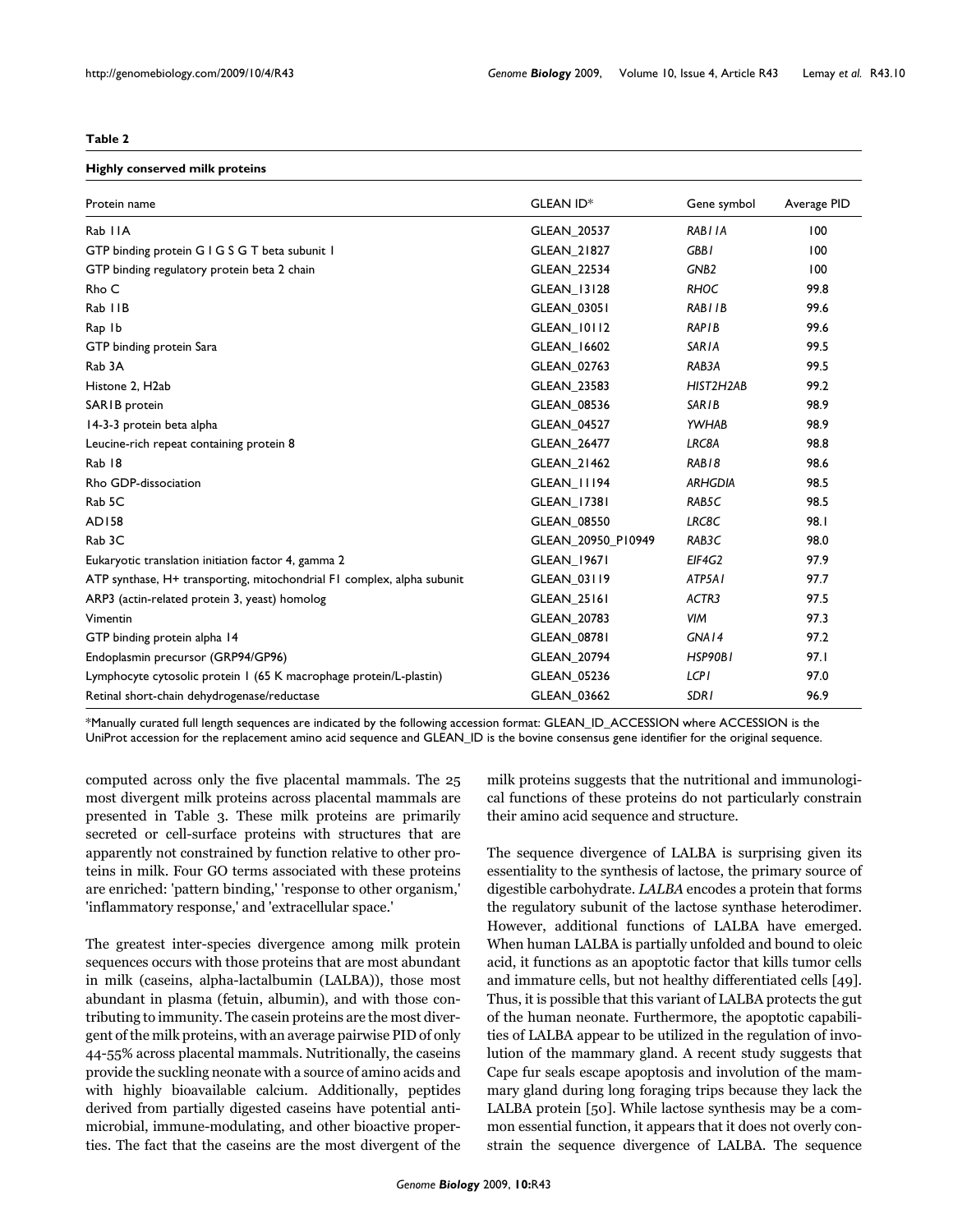# **Table 3**

#### **Highly divergent milk proteins**

| Protein name                                             | <b>GLEAN ID*</b>   | Gene symbol        | Average PID |
|----------------------------------------------------------|--------------------|--------------------|-------------|
| Alpha-SI-casein                                          | GLEAN_22124_P02662 | <b>CSNISI</b>      | 44.4        |
| G protein Xlalphas                                       | <b>GLEAN 10239</b> | <b>GNAS</b>        | 48.6        |
| Kappa casein                                             | GLEAN_22128        | CSN <sub>3</sub>   | 51.3        |
| Mucin I                                                  | <b>GLEAN 00552</b> | <b>MUCI</b>        | 52.2        |
| Beta casein                                              | <b>GLEAN 22133</b> | CSN <sub>2</sub>   | 55.4        |
| Rab <sub>10</sub>                                        | GLEAN_18819_A6QLS9 | RAB <sub>10</sub>  | 57.6        |
| SCAMP <sub>2</sub>                                       | GLEAN_09359_A6QR35 | SCAMP <sub>2</sub> | 63.6        |
| Fetuin                                                   | <b>GLEAN 07528</b> | AHSG               | 64.5        |
| Immunoglobulin IgM                                       | <b>GLEAN 18189</b> | lgM                | 65.0        |
| Polymeric-immunoglobulin receptor precursor              | <b>GLEAN 25657</b> | <b>PIGR</b>        | 66.7        |
| Keratin 9                                                | <b>GLEAN 21315</b> | KRT9               | 66.9        |
| CDI4                                                     | GLEAN_04279        | CDI4               | 68.0        |
| Rab 7                                                    | <b>GLEAN 25742</b> | RAB7A              | 68.3        |
| Peptidoglycan recognition protein                        | <b>GLEAN 12036</b> | <b>PGLYRP1</b>     | 68.5        |
| Fibrinogen alpha chain                                   | <b>GLEAN 24372</b> | <b>FGA</b>         | 68.6        |
| Apolipoprotein B                                         | <b>GLEAN 00959</b> | <b>APOB</b>        | 69.4        |
| Apolipoprotein E                                         | <b>GLEAN 10715</b> | <b>APOE</b>        | 70.0        |
| Glycoprotein antigen MGP57/53 (lactadherin/bP47 protein) | <b>GLEAN 17418</b> | MFGE8              | 70.3        |
| Toll-like receptor 4                                     | <b>GLEAN 05263</b> | TLR4               | 70.7        |
| Alpha-lactalbumin                                        | <b>GLEAN 17221</b> | LALBA              | 70.7        |
| MUC15 protein                                            | <b>GLEAN 04480</b> | MUC <sub>15</sub>  | 71.0        |
| Macrophage scavenger receptor types I and II             | <b>GLEAN 13926</b> | <b>MSRI</b>        | 72.1        |
| Toll-like receptor 2                                     | <b>GLEAN 24366</b> | TLR <sub>2</sub>   | 73.1        |
| Albumin (precursor)                                      | GLEAN 11814        | ALB                | 74.6        |
| Chitinase-like protein I (CLP-1)                         | <b>GLEAN 07846</b> | CHI3L1             | 76.3        |

\*Manually curated full length sequences are indicated by the following accession format: GLEAN\_ID\_ACCESSION where ACCESSION is the UniProt accession for the replacement amino acid sequence and GLEAN\_ID is the bovine consensus gene identifier for the original sequence.

divergence of LALBA may rather be related to the potential of this protein to modulate species-specific strategies related to immune function and the regulation of the mammary gland.

The most divergent immune-related proteins in milk are products of the following genes: *mucin 1* (*MUC1*) [Gen-Bank[:NM\\_174115](http://www.ncbi.nih.gov/entrez/query.fcgi?db=Nucleotide&cmd=search&term=NM_174115)], *immunoglobulin IgM* [Gen-Bank[:BC114809\]](http://www.ncbi.nih.gov/entrez/query.fcgi?db=Nucleotide&cmd=search&term=BC114809), *polymeric-immunoglobulin receptor* (*PIGR*) [GenBank[:NM\\_174143\]](http://www.ncbi.nih.gov/entrez/query.fcgi?db=Nucleotide&cmd=search&term=NM_174143), *peptidoglycan recognition protein* (*PGLYRP1*) [GenBank[:NM\\_174573\]](http://www.ncbi.nih.gov/entrez/query.fcgi?db=Nucleotide&cmd=search&term=NM_174573), *CD14* [Gen-Bank[:NM\\_174008](http://www.ncbi.nih.gov/entrez/query.fcgi?db=Nucleotide&cmd=search&term=NM_174008)], *Toll-like receptor 2* (*TLR2*) [Gen-Bank[:NM\\_174197](http://www.ncbi.nih.gov/entrez/query.fcgi?db=Nucleotide&cmd=search&term=NM_174197)], *Toll-like receptor 4* (*TLR4*) [GenBank[:NM\\_174198\]](http://www.ncbi.nih.gov/entrez/query.fcgi?db=Nucleotide&cmd=search&term=NM_174198), *macrophage scavenger receptor types I and II* (*MSR1*) [GenBank[:NM\\_001113240](http://www.ncbi.nih.gov/entrez/query.fcgi?db=Nucleotide&cmd=search&term=NM_001113240)], and *chitinase-like protein 1* (*CHI3L1*) [GenBank[:NM\\_001080219](http://www.ncbi.nih.gov/entrez/query.fcgi?db=Nucleotide&cmd=search&term=NM_001080219)]. In milk, CD14 and TLR2 are present in soluble forms and may neutralize pathogens by binding to them as decoy receptors [13,14]. MUC1 prevents the binding of pathogenic bacteria to epithelial cells *in vitro* (R.L. Tellam, personal communication). Our finding that the most divergent milk protein genes

are those that confer immunity presumably reflects a flexibility to confront a wide variety of pathogen challenges.

# **Evolution of milk and mammary genes along the bovine lineage**

To investigate the selective constraints on the evolution of bovine milk and mammary genes, the rate of non-synonymous substitutions per non-synonymous site  $(d_N)$  to synonymous substitutions per synonymous site  $(d_s)$  was estimated for proteins in each gene set using bovine genes and their putative orthologs in the human and mouse genomes (see 'Evolutionary analysis along the bovine lineage' in Materials and methods for details). The average  $d_N/d_S$  ratio of the genes from the milk protein and mammary gene sets (Table 4) was significantly below the genome average (Mann-Whitney U test,  $P < 0.05$ ), indicating that milk and mammary genes are subject to more stringent selective constraint than other genes in the bovine genome.

Given the taxonomic diversity of milk composition, we expected that the processes of lactation would be under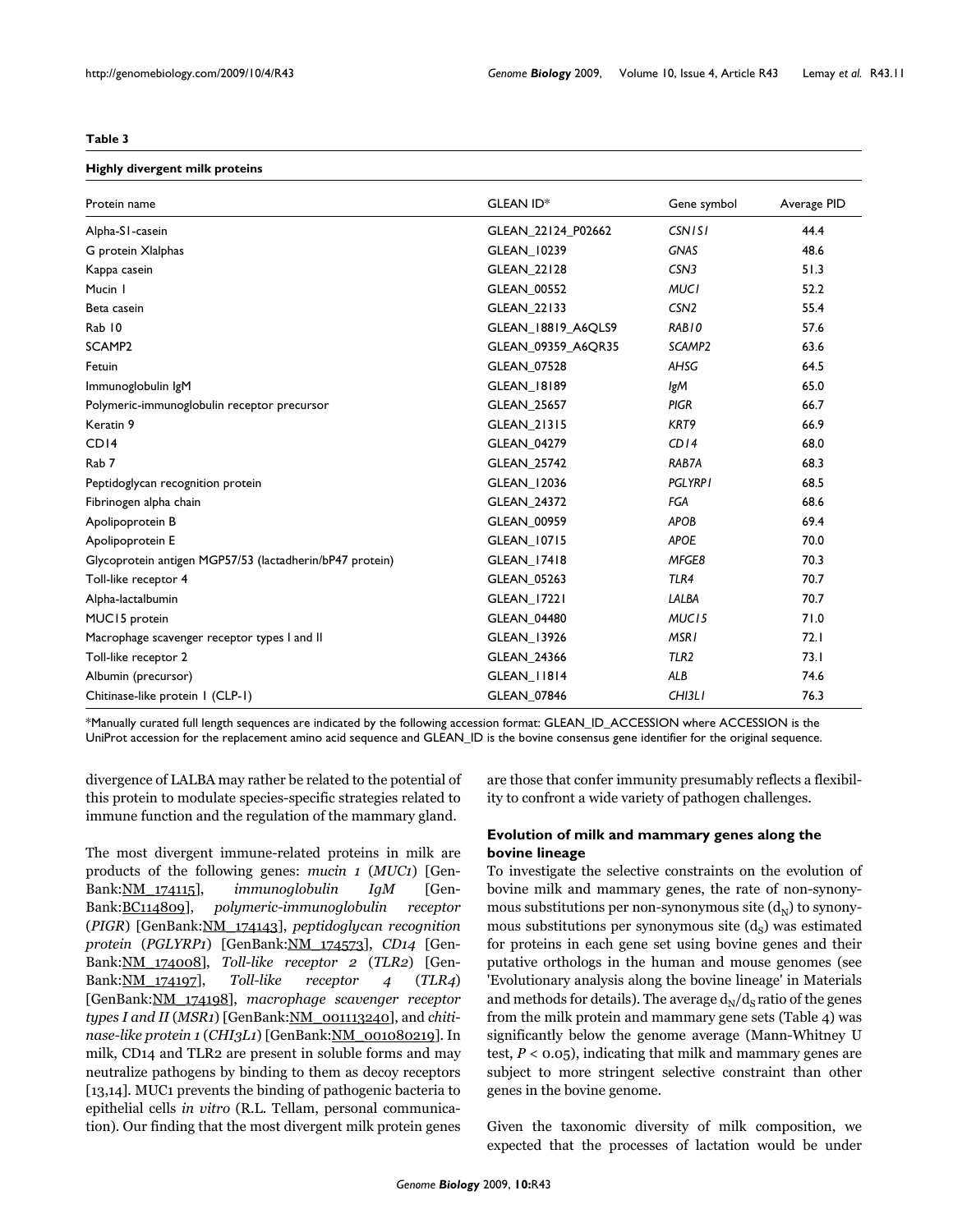# **Table 4**

#### Milk and mammary gene average d<sub>N</sub>/d<sub>S</sub>

| Gene set           | Number of genes with computed $d_N/d_S$ | Average $d_N/d_S$ |
|--------------------|-----------------------------------------|-------------------|
| Milk protein       | 149                                     | 0.13              |
| Virgin mammary     | 3,091                                   | 0.13              |
| Pregnancy mammary  | 1,032                                   | 0.12              |
| Lactation mammary  | 2,477                                   | 0.12              |
| Involution mammary | 704                                     | 0.12              |
| Mastitis mammary   | 615                                     | 0.12              |
| Whole genome       | 14,354                                  | 0.16              |

stronger selective pressure than the genes that give rise to proteins in milk. However, the average  $d_N/d_S$  of the milk protein gene set was similar to that of the lactation mammary gene set (Table 4). This result suggests that species-specific variation in milk composition is primarily due to mechanisms other than milk and mammary protein sequence variation.

Next, milk and mammary genes were evaluated for positive selection. A gene is inferred to be subject to positive selection when  $d_N/d_S$  is significantly greater than 1. Of the 6,530 genes from the milk protein and mammary gene sets, only two bovine genes with  $d_N/d_S > 1$  were significant under the likelihood ratio test (see 'Evolution analysis under the bovine lineage' in Materials and methods): *ADP-ribosyltransferase 4* (*ART4*) [GenBank[:AJ291442\]](http://www.ncbi.nih.gov/entrez/query.fcgi?db=Nucleotide&cmd=search&term=AJ291442) and *prenylcysteine oxidase 1* (*PCYOX1*) [GenBank[:NM\\_001105474\]](http://www.ncbi.nih.gov/entrez/query.fcgi?db=Nucleotide&cmd=search&term=NM_001105474). The *ART4* gene product, which has previously been reported to be subject to positive selection in cattle [51], is an erythrocyte protein that carries antigens to the Dombrock blood group. *PCYOX1* produces a protein that degrades a variety of prenylcysteines. Using RT-PCR to determine *PCYOX1* and *ART4* mRNA levels in alveolar mammary tissue from virgin, prepartum, lactating, involuting and dried-off cows (Additional data file 22), we found that *PCYOX1* and *ART4* are not differentially expressed in these tissues. The accelerated evolution of these genes may be unrelated to mammary biology.

Two abundant milk protein genes, *beta-casein* (*CSN2*) [Gen-Bank[:NM\\_181008\]](http://www.ncbi.nih.gov/entrez/query.fcgi?db=Nucleotide&cmd=search&term=NM_181008) and *kappa-casein* (*CSN3*) [Gen-Bank[:NM\\_174294](http://www.ncbi.nih.gov/entrez/query.fcgi?db=Nucleotide&cmd=search&term=NM_174294)], were among those with  $d_N/d_S > 1$ , but they were not statistically significant under the likelihood ratio test (see 'Evolution analysis along the bovine lineage' in Materials and methods). The requirement that the entire gene shows statistical evidence of positive selection may be too stringent. Evidence of positive selection within the family Bovidae has been previously detected in a 34-codon region of *CSN3* [52]. Further site-specific evolutionary analysis of the casein genes may be warranted.

Despite the domestication of cattle for milk production, breeding regimes have not caused the apparent accelerated evolution of even a single milk protein or member of the lactation mammary gene set. Furthermore, milk and mammary genes are undergoing stronger purifying selection than other genes in the bovine genome. It has previously been theorized that the evolution of the mammary gland has been subject to forces that maximize the survival of the mother-child pair [53]. Because all components in the milk are produced at the expense of the mother, it can be argued that few superfluous components would survive evolution. Our findings are consistent with this hypothesis. Genes encoding milk components and other genes expressed in the mammary gland were found to be under significant negative selection compared to the whole genome, highlighting the essentiality of milk in mammalian evolution.

# **Conclusions**

The availability of the *B. taurus* genome sequence assembly marks the beginning of a new era for the study of milk and mammary biology. Using this assembly, we identified 197 unique milk protein genes and over 6,000 mammary-related genes distributed across all bovine chromosomes. Intersecting these genes with 238 curated milk-trait QTL, we reduced the search space for milk trait effectors by more than an order of magnitude.

Comparing genes of seven mammalian species, we found that more milk and mammary genes are present in all mammals and more were duplicated after the common ancestor with platypus than other genes in the bovine genome. We also found that, on average, milk and mammary genes are more conserved than other genes among mammals and are evolving more slowly than other genes in the bovine genome. The higher conservation of these genes, as well as the strong negative selection and absence of positive selection, supports the hypothesis that the evolution of milk has been constrained to maximize the survival of both mother and offspring.

Our findings also suggest that the species-specific variation in milk composition is primarily due to mechanisms other than protein sequence variation. Variation in copy number of the milk protein genes may contribute to the taxonomic diversity of milk composition, as exemplified by duplications of some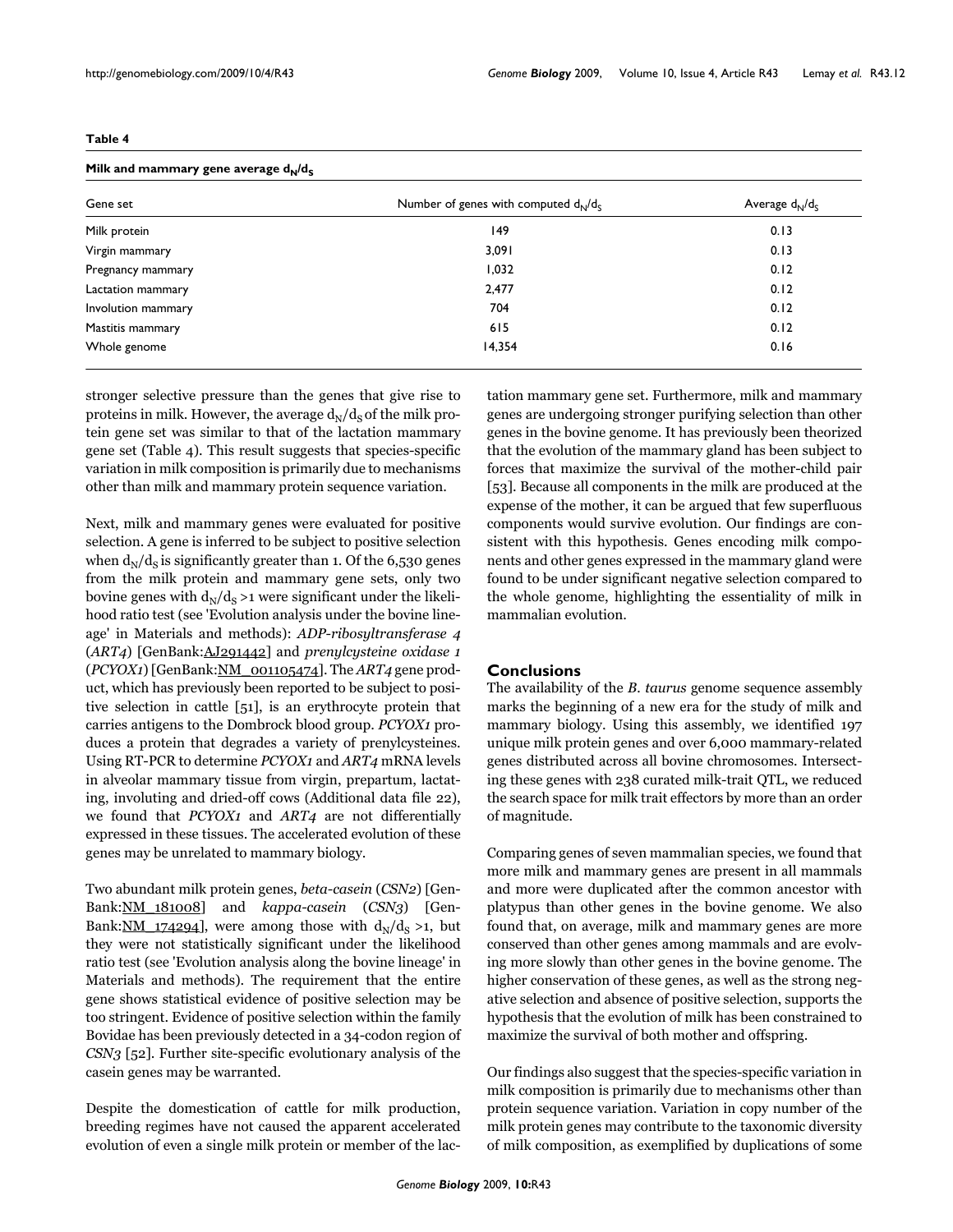immune-related milk proteins. Additional mechanisms, such as transcriptional and translational regulation of genes expressed in the mammary gland as well as other organs involved in energy partitioning may be larger contributors to milk composition variation. In future studies, non-coding regions of the genome, particularly those with putative regulatory function, will need to be explored as potential sources of species-specific variation in milk composition.

We found that mammary genes are co-localized in the bovine genome, implying co-regulation of expression in mammary epithelial cells. Our study of the most complete milk proteome to date demonstrates that milk proteins do not generally cluster with each other, but do cluster with mammary genes, and therefore are likely co-regulated. The casein proteins are therefore unique among the milk protein genes in both their divergence between species and in their genomic organization.

Across the seven mammalian genomes, we found that the most divergent milk proteins are known to have nutritional and immunological properties, whereas the most conserved are within the milk fat globule proteome. The high conservation of genes apparently involved in milk fat globule secretion suggests that the cellular anatomy of secretion may be conserved across species and likely shared among secretory organs. Likewise, the higher conservation of mammary genes, compared with other genes, suggests that the ontogeny of the mammary gland occurred by co-opting existing structures and developmental pathways. Lactation may be less than 200 million years old, but its biological roots are far more ancient.

# **Materials and methods Collection of the milk protein gene set**

Amino acid sequences corresponding to the protein identifiers reported in two proteomic studies [11,12] were collected from SwissProt, UniRef, TREMBL, and NCBI databases. A custom track of the bovine consensus gene models [43], or 'GLEAN' models, was created and uploaded to the University of California Santa Cruz (UCSC) Genome Browser [54]. The milk protein amino acid sequences were aligned against the bovine genome draft 3.1, also known as 'Aug. 2006,' using BLAT [55]. The best scoring hits were manually reviewed against the custom GLEAN track in the UCSC Genome Browser. From the protein sequence identifiers in the Smolenski and Reinhardt studies [11,12], 189 unique milk proteins were mapped to GLEAN IDs. The GLEAN IDs corresponding to the six most abundant milk proteins, alpha-S1-casein, alpha-S2-casein, beta-casein, kappa-casein, LGB, and LALBA, were also added to this gene set. Additionally, a script was written to identify genes in the bovine annotation database annotated by the lactation group that did not already exist in our milk protein gene set. Those genes were then manually screened for proteins known to be in milk. Two additional proteins were identified: lactotransferrin and secreted phosphoprotein 1 (osteopontin). In total, the milk protein gene set consists of 197 unique genes that encode proteins known to be in bovine milk (Additional data files 1 and 2).

#### **Collection of the mammary gene sets**

Bovine mammary gland EST libraries available through the NCBI EST database [56] were surveyed to define conditionor developmental stage-specific mammary gene sets. Descriptions of the EST libraries used as well as reasons for exclusion of other EST libraries are given in Additional data file 21. The EST libraries used include the BMGA, BMLB, BMPA, BMUA, and BMVB libraries developed by AgResearch Ltd and Genesis Ltd in New Zealand as well as the FNM and FLM libraries developed by ViaLactia Biosciences Ltd in New Zealand. Custom tracks for the UCSC Genome and Table Browsers [54,57] were created for all GLEAN models from the bovine genome project [43] and for all of these EST libraries. The intersection filter of the UCSC Table Browser was used to identify the GLEAN models that overlapped with ESTs in these libraries. Mammary gene sets were defined as follows:  $virgin = (BMVB \, or \, FNM); \, pregnancy = BMPA; \, lactation =$ (BMGA or FLM); involution = BMLB; and mastitis = BMUA. In total, these mammary gene sets contain 6,469 unique genes derived from over 94,000 ESTs. Gene identifiers for the genes that comprise each mammary gene set are given in the spreadsheets of Additional data file 1. UCSC custom tracks of these genes sets are provided in Additional data files 3-7.

#### **Gene Ontology analysis**

Bovine genes from the milk protein and mammary gene sets were mapped to human orthologs using a three-way reciprocal best BLAST hit approach between human, mouse, and bovine as implemented in the 'Ortholuge' program [58]. Using GO-Elite version 1.17 beta [59], the human orthologs of milk and mammary genes were analyzed for over-represented GO terms compared with the full set of human orthologs. GO-Elite calculates a Fisher's exact test z-score for unique genes corresponding to a GO term from the user's input list compared with the reference list. To calculate a *P*value for each GO term, GO-Elite randomly selects the same number of input genes or probe sets in the user's input gene list from the reference list 2,000 times to determine the likelihood of obtaining a z-score greater than or equal to the empirically derived z-score. To adjust for multiple hypothesis testing, the Benjamini-Hochberg correction is used to calculate an adjusted *P*-value. GO-Elite determines the set of minimally redundant significant GO terms by examining the scores and relative positions of all high-scoring terms within the hierarchy to select those terms that maximally describe the biology without removing valuable information. GO terms with an adjusted  $P$ -value  $\leq$  0.05 were taken to be significant.

#### **Pathway analysis**

Ingenuity Pathways Analysis [60] was used to identify metabolic and signaling pathways that are over-represented by the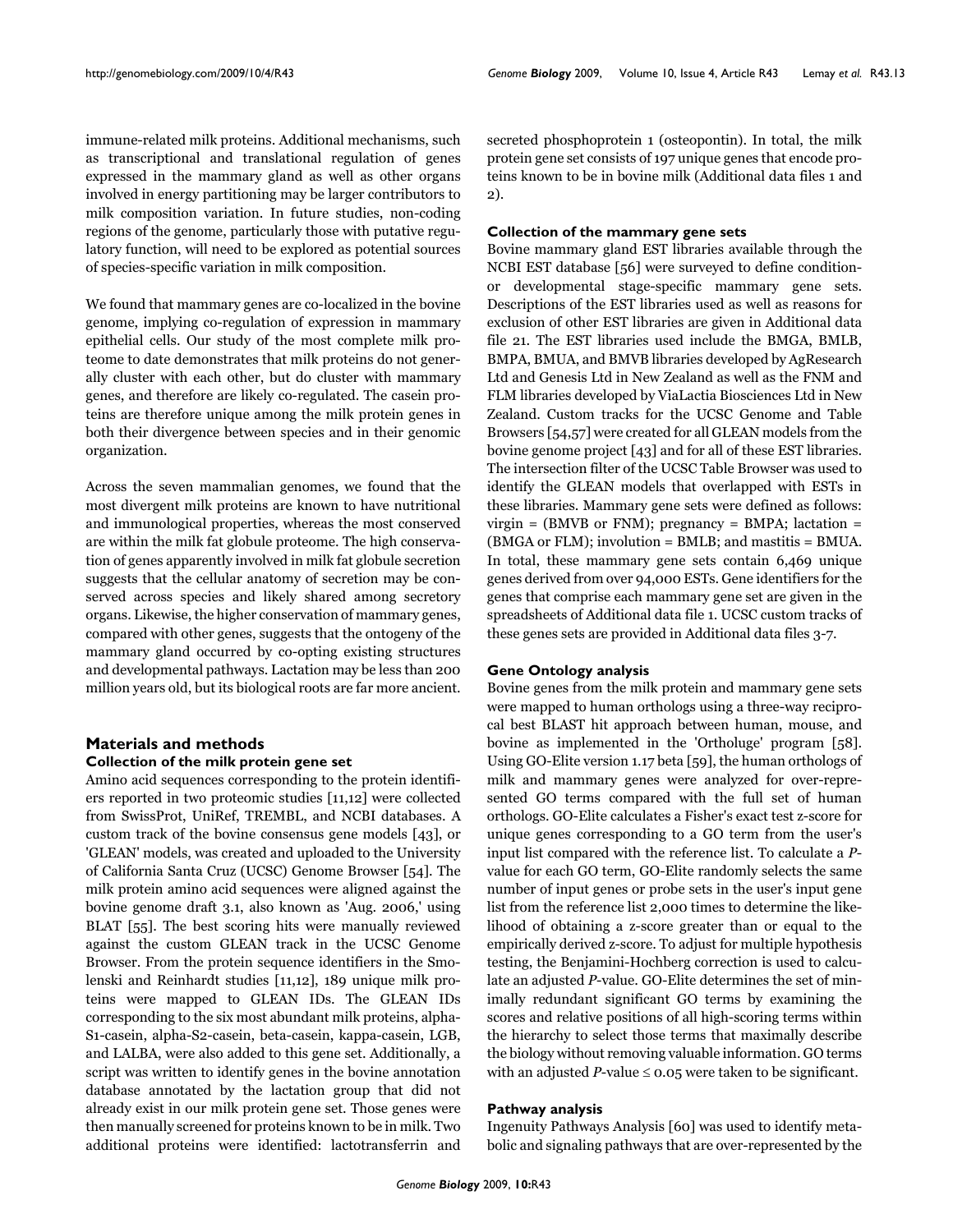human orthologs of milk and lactation-related bovine genes compared with the human orthologs of all of the genes from the bovine consensus gene model (GLEAN) set. The Ingenuity Pathways Analysis library of canonical pathways includes 80 metabolic and 72 signaling pathways that have been incorporated from various resources and hand-curated. A Fischer's exact test was used to calculate a *P*-value to determine the probability that the enrichment of the canonical pathway with the gene set of interest is explained by chance alone. In this paper, this *P*-value is referred to as the unadjusted *P*-value. Enriched pathways with an unadjusted *P*-value  $\leq$  0.05 and associated with at least three genes of interest are referred to as marginally significant. To improve the stringency of the test, a Benjamini and Hochberg multiple testing correction was applied to the unadjusted *P*-values with a custom R script using the multtest library [61,62]. Pathways reported to be statistically significant were those with a Benjamini and Hochberg adjusted  $P$ -value  $\leq$  0.05.

# **Genomic localization analysis**

The bovine genome was explored for clusters of milk and lactation-related genes that are more proximal to each other in the genome than would be expected by chance. Using the method developed by Salomonis *et al*. [63], 500 kb windows on the genome that start in the same position as a gene were tested as candidate co-location clusters. For each such candidate cluster, a list of genes that overlap the window was assembled. Strand information was ignored, so that a gene was considered to start at its lowest coordinate. Genomic sequence not assembled to chromosomes was excluded.

For each of the milk protein and mammary gene sets, the statistically expected number of genes from the cluster in the gene set was calculated, given the number of genes on chromosomes both inside and outside of the gene set and using a hypergeometric distribution. Genes were considered to comprise a co-location cluster if there were at least three non-paralogous genes of interest in the region and the number of candidate cluster genes from the gene sets was significantly higher than chance ( $P \le 0.05$ ). A multiple test correction against all the clusters was performed with a Benjamini and Hochberg false discovery rate [61,62]. When multiple clusters contained the same genes or subsets of genes, the cluster with the lowest *P*-value was reported.

#### **Orthology delineation**

Orthologs of the milk and mammary genes were filtered from the whole genome ortholog set [43]. Briefly, groups of orthologous genes were automatically identified using a previously employed strategy [64] that is based on all-against-all protein sequence comparisons using the Smith-Waterman algorithm, followed by clustering of best reciprocal hits from highest scoring ones to 10-3 e-value cutoff for triangulating best reciprocal hits or 10-6 cutoff for unsupported best reciprocal hits, and requiring a sequence alignment overlap of at least 30 amino acids across all members of a group. Furthermore, the

orthologous groups were expanded by genes that are more similar to each other within a proteome than to any gene in any of the other species, and by very similar copies that share over 97% sequence identity. The procedure was applied to the initial bovine set of consensus gene models [43] and to the longest transcript per gene of the Ensembl v.45 [65] gene sets of human, mouse, rat, dog, opossum, and platypus.

# **Curation of milk protein orthologs**

Orthologs of milk protein genes (see 'Orthology delineation' above) were curated manually if they were uniquely duplicated in *B. taurus* or missing copies in one or more of the placental mammals. Fifteen genes uniquely duplicated in *B. taurus* were removed from the curated ortholog set for the following reasons: four were pseudogenes - gene duplicates without introns; four were not assembled on a chromosome and, therefore, likely to represent reading of the same sequence; and seven were a result of an assembly error or poor GLEAN prediction. The pseudogenes identified were those of PFN1 (GLEAN\_02143), RAB18 (GLEAN\_21462), RAP1B (GLEAN\_10112), and YWHAZ (GLEAN\_11922). A perfect duplicate of GAPDH (GLEAN\_13969) that exists in both Btau 3.1 and 4.0 assemblies was retained, but further research is needed to determine if it is a true expansion. To find missing orthologs of milk protein genes in placental mammals, the Ensembl databases of those species with orthologs not found by automated detection were searched using BLAST and the bovine consensus gene and protein sequences. Additional known orthologs were collected from UniProt. In total, 15 erroneous duplicate genes and 37 missing orthologs were identified through manual curation. This curated ortholog set is available in Additional data file 19.

For conservation analyses, amino acid sequences of bovine genes annotated as erroneous in the bovine genome annotation database [66] were replaced with manually curated fulllength sequences from UniProt [67]. Replaced sequences are indicated by the following accession format in Tables 2 and 3: GLEAN\_ID\_ACCESSION where ACCESSION is the UniProt accession for the replacement amino acid sequence and GLEAN\_ID is the bovine gene model identifier for the original sequence.

#### **Milk protein gene copy clustering and visualization**

Perl and shell scripts were written to create input files for the clustering tool, Cluster version 2.20 [68]. A K-means clustering algorithm was applied in Cluster, and the resulting clusters were seriated using a multiple-fragment heuristic in PermutMatrix [69]. Whether or not clustering was applied, all heatmaps were seriated and visualized in PermutMatrix.

#### **Consensus tree construction**

Single copy ortholog identifiers of milk protein genes were extracted from the whole genome set of orthologous clusters (see 'Orthology delineation' in Materials and methods). Amino acid sequences for these identifiers were downloaded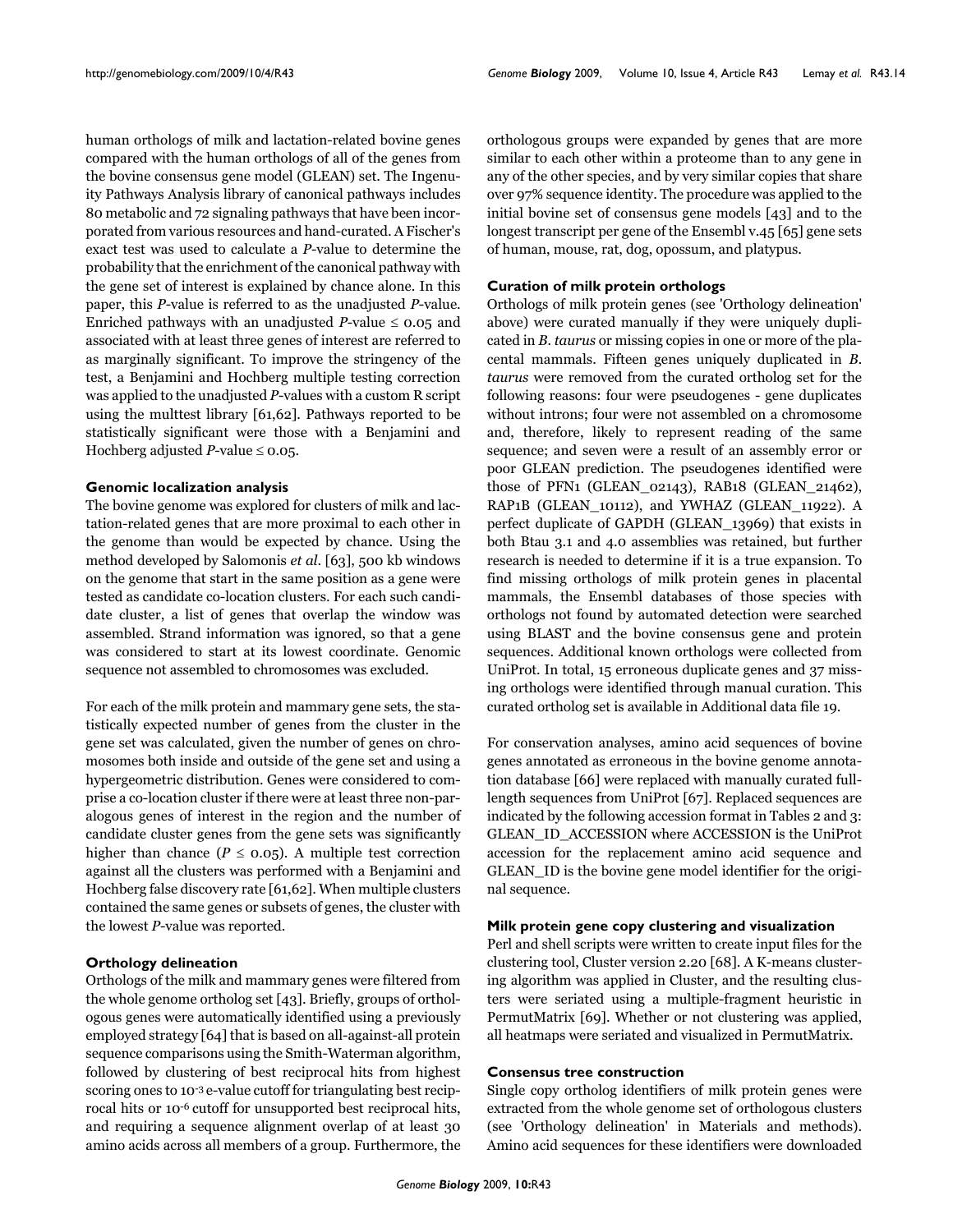from the Ensembl database release 45 [70]. Multiple alignments of the milk proteins were constructed using MUSCLE [71]. The multiple alignments were then concatenated into a super-alignment that was used to create a maximum likelihood consensus tree with PhyML [72,73]. The tree was constructed based on the JTT model of amino acid sequence evolution [74] with rates assumed to vary among sites according to a gamma distribution. Support for the tree's nodes is given by 100 bootstraps.

#### **Statistical analysis of PID distributions**

A Wilcoxon rank sum test with continuity correction (Mann-Whitney U) from the R programming language was used to determine if the mean of the average PIDs across the seven taxa of each milk and lactation gene set is statistically different from the whole genome. A two-sample Kolmogorov-Smirnov test was used to determine if the average PIDs of milk and mammary genes are drawn from the same distribution as the genome. Significance was determined by a *P*-value  $\leq 0.05$ .

#### **Evolution analysis along the bovine lineage**

For this analysis only, putative orthology was assigned using a three-way reciprocal best BLAST hit approach as implemented in the 'Ortholuge' program [58]. Ortholog sequences for the caseins and alpha-lactalbumin were manually curated. For each gene,  $d_N/d_S$  ratios were estimated from coding sequence alignments of the human-mouse-bovine orthologs by maximum likelihood using the codeml program from PAMLv4 [75]. Two models were implemented to test the statistical significance of variable selective pressures on each lineage. Under the one-ratio model, which acts as the null model  $(NSsites = 0, model = 0)$ , each lineage was modeled to have the same  $d_N/d_S$  ratio. The ratio is constrained between 0 and 1, and does not allow for the presence of positive selection. The second model is a model of bovine-specific evolution, where the bovine lineage was selected as the 'foreground' lineage and  $d_N/d_S$  was specifically allowed to vary unconstrained on this lineage (model = 2). The two models were compared by likelihood ratio test, calculated from the log likelihood (lnL) values of both models. Twice the difference between  $\ln\rm{L}_{\rm{model}$   $_2$  and  $\ln\rm{L}_{\rm{one-ratio}}$  was compared with a chi-square distribution to obtain the *P*-values.

# **Abbreviations**

 $d_N$ : rate of non-synonymous substitutions per non-synonymous site;  $d_S$ : rate of synonymous substitutions per synonymous site; EST: expressed sequence tag; LALBA: alphalactalbumin; LGB: beta-lactoglobulin; GO: Gene Ontology; PAEP: progestagen-associated endometrial protein; PID: percent identity; QTL: quantitative trait loci; UCSC: University of California at Santa Cruz.

# **Authors' contributions**

DGL and MR conceived of the study and participated in its design and coordination. DJL conducted evolutionary analyses. WFM and DGL performed genome localization analyses. EMZ and EVK provided orthology delineation. DGL, EVK, and NJM conducted phylogenetic experiments. JFM and GR curated milk protein orthologs and milk trait QTL. WCB produced the chromosome map. ASH created custom tracks for the UCSC Genome Browser. KS and RM conducted RT-PCR assays and prepared Additional data file 22. DGL produced the milk and mammary gene lists and conducted all other analyses. KSP supervised statistical analyses. DGL, TMC, MCN, AJM, RLT, and MR interpreted data. DGL, TMC, MCN, and MR drafted the manuscript. All authors contributed to and approved the final manuscript.

# **Additional data files**

The following additional data are available with the online version of this paper. Additional data file 1 is an Excel file with one spreadsheet listing the genes in each of the milk and mammary gene sets and their annotations. Additional data file 2 is a custom track in BED format for the UCSC Genome Browser, bovine assembly 3.1, that lists the genome locations of the milk protein gene set. Additional data file 3 is a custom track in BED format for the UCSC Genome Browser, bovine assembly 3.1, that lists the genome locations of the virgin mammary gene set. Additional data file 4 is a custom track in BED format for the UCSC Genome Browser, bovine assembly 3.1, that lists the genome locations of the pregnancy mammary gene set. Additional data file 5 is a custom track in BED format for the UCSC Genome Browser, bovine assembly 3.1, that lists the genome locations of the lactation mammary gene set. Additional data file 6 is a custom track in BED format for the UCSC Genome Browser, bovine assembly 3.1, that lists the genome locations of the involution mammary gene set. Additional data file 7 is a custom track in BED format for the UCSC Genome Browser, bovine assembly 3.1, that lists the genome locations of the mastitis mammary gene set. Additional data file 8 is an Excel file that lists genomic locations of curated milk trait QTL. Additional data file 9 is a custom track in BED format for the UCSC Genome Browser, bovine assembly 3.1, that lists genomic locations of curated milk trait QTL. Additional data file 10 is a Word document that provides additional analysis and discussion of milk trait QTL density. Additional data file 11 is an Excel file that lists candidate genes that occur within QTL with one spreadsheet per milk trait. Additional data file 12 is a custom track in BED format for the UCSC Genome Browser, bovine assembly 3.1, that lists genomic locations of candidate genes associated with the 'fat percentage' trait. Additional data file 13 is a custom track in BED format for the UCSC Genome Browser, bovine assembly 3.1, that lists genomic locations of candidate genes associated with the 'fat yield' trait. Additional data file 14 is a custom track in BED format for the UCSC Genome Browser, bovine assembly 3.1, that lists genomic locations of candidate genes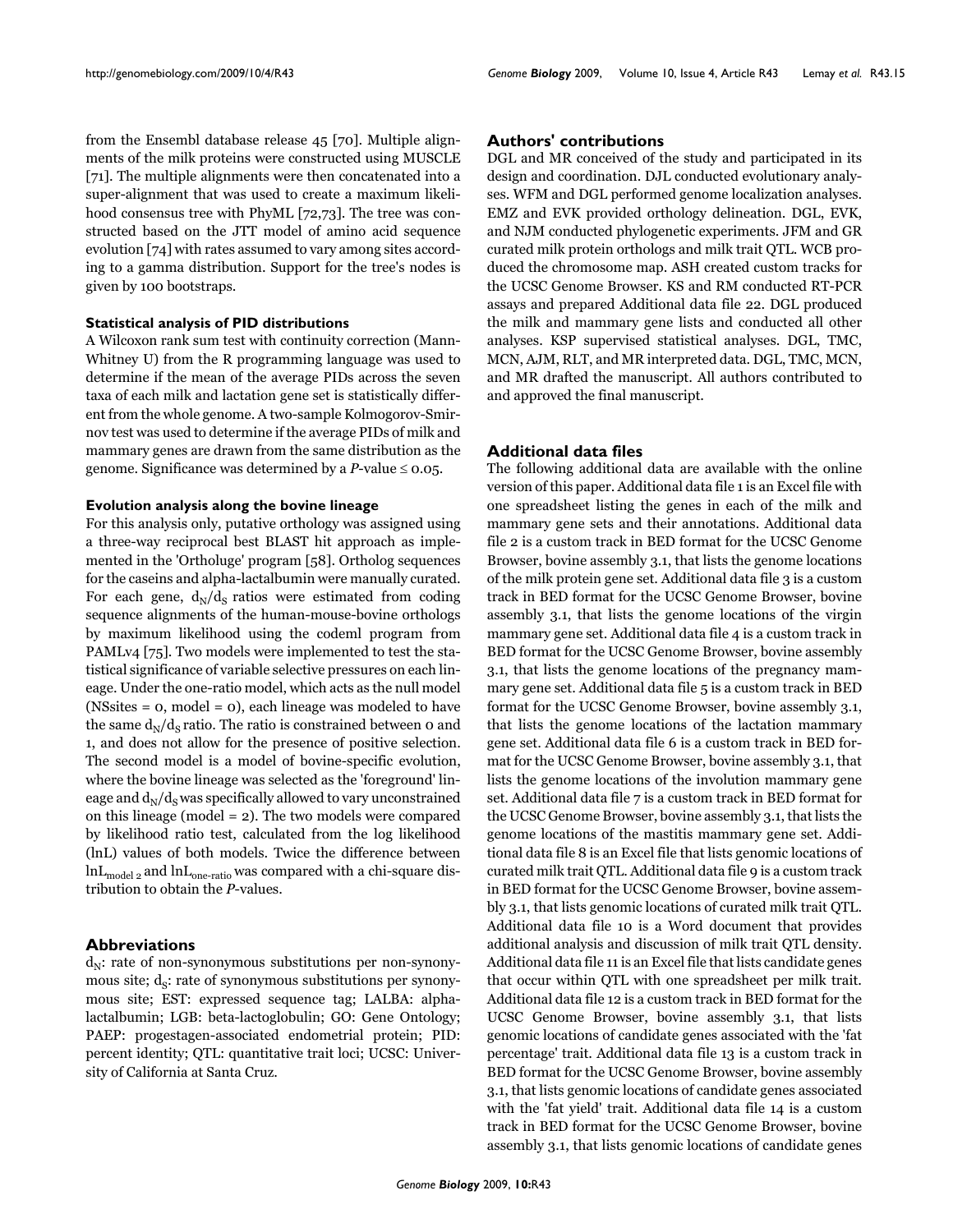associated with the 'milk yield' trait. Additional data file 15 is a custom track in BED format for the UCSC Genome Browser, bovine assembly 3.1, that lists genomic locations of candidate genes associated with the 'protein percentage' trait. Additional data file 16 is a custom track in BED format for the UCSC Genome Browser, bovine assembly 3.1, that lists genomic locations of candidate genes associated with the 'protein yield' trait. Additional data file 17 is an Excel file that lists the significant genomic clusters within each milk and mammary gene set. Additional data file 18 is a custom track in BED format for the UCSC Genome Browser, bovine assembly 3.1, that lists the genome locations of the significant genomic clusters. Additional data file 19 is an Excel file that lists accession numbers of mammalian orthologs of bovine milk protein genes. Additional data file 20 is a Word document that provides more detail on the conservation of milk protein genes in mammals. Additional data file 21 is an Excel spreadsheet that lists the EST libraries that were surveyed for this study, the number of ESTs in each library, a description of the physiological state of the animal and tissue used to derive the library, and, if the library was excluded from this study, the reason for exclusion. Additional data file 22 is a Word document that details the methods used to probe relative mRNA levels of *LGB-II*, *PCYOX1*, and *ART4* in bovine mammary tissue at different stages of development and the RT-PCR results.

#### **Acknowledgements**

The authors acknowledge Cora J Dillard for editorial assistance with the manuscript, David Adelson for providing milk trait QTL from the Bovine QTL viewer, and Chris Elsik for providing the bovine consensus gene model (GLEAN) sequences. The authors would also like to acknowledge Tom Wheeler, Timothy Reinhardt, and W James Kent for helpful comments. DGL, WFM, and JBG are supported by the International Milk Genomics Consortium, NIEHS Superfund grant P42 ES04699, and by the CHARGE study grant P01 ES11269. MR is funded by the USDA Agricultural Research Service 6250-51000-048. MCN is supported by NIH PO1-HD38129 to MCN. AJM, NJM, KS, and RM are funded by the Foundation for Research Science and Technology from the New Zealand Government. JFM and GR are supported by the California Dairy Research Foundation Project No. 05 MEJ-01-NH to JFM. ASH is supported by the National Human Genome Research Institute 2 P41 HG002371-06. DJL is funded by Genome Canada and Genome BC through the Pathogenomics of Innate Immunity (PI2) project and holds a Postdoctoral Trainee Award from the Michael Smith Foundation for Health Research. EMZ and EVK are supported by the Swiss National Science Foundation 3100A0-112588. RLT is supported by Australia's Cooperative Research Centre for Innovative Dairy Products and the Gardiner Foundation.

#### **References**

- Oftedal OT: [The mammary gland and its origin during synap](http://www.ncbi.nlm.nih.gov/entrez/query.fcgi?cmd=Retrieve&db=PubMed&dopt=Abstract&list_uids=12751889)**[sid evolution.](http://www.ncbi.nlm.nih.gov/entrez/query.fcgi?cmd=Retrieve&db=PubMed&dopt=Abstract&list_uids=12751889)** *J Mammary Gland Biol Neoplasia* 2002, **7:**225-252.
- 2. Bininda-Emonds ORP, Cardillo M, Jones KE, MacPhee RDE, Beck RMD, Grenyer R, Price SA, Vos RA, Gittleman JL, Purvis A: **[The](http://www.ncbi.nlm.nih.gov/entrez/query.fcgi?cmd=Retrieve&db=PubMed&dopt=Abstract&list_uids=17392779) [delayed rise of present-day mammals.](http://www.ncbi.nlm.nih.gov/entrez/query.fcgi?cmd=Retrieve&db=PubMed&dopt=Abstract&list_uids=17392779)** *Nature* 2007, **446:**507-512.
- <span id="page-15-0"></span>3. McMillan D, Miethke P, Alsop A, Rens W, O'Brien P, Trifonov V, Veyrunes F, Schatzkamer K, Kremitzki C, Graves T, Warren W, Grützner F, Ferguson-Smith MA, Graves JA: **Characterizing the chromosomes of the platypus (***Ornithorhynchus anatinus***[\).](http://www.ncbi.nlm.nih.gov/entrez/query.fcgi?cmd=Retrieve&db=PubMed&dopt=Abstract&list_uids=18185982)** *Chromosome Res* 2007, **15:**961-974.
- 4. Grant T: *The Platypus: A Unique Mammal* Sydney, Australia: UNSW Press; 1995.
- 5. Krause WJ, Krause WA: *The Opossum: Its Amazing Story* [2006 \[http://](http://web.missouri.edu/~krausew/Histology/Home_files/opossum.pdf) web.missouri.edu/~krausew/Histology/Home\_files/opossum.pdf]. [University of Missouri, Columbia, Department of Pathology and Ana](http://web.missouri.edu/~krausew/Histology/Home_files/opossum.pdf)tomical Sciences
- 6. Oftedal O: **[Use of maternal reserves as a lactation strategy in](http://www.ncbi.nlm.nih.gov/entrez/query.fcgi?cmd=Retrieve&db=PubMed&dopt=Abstract&list_uids=10828179) [large mammals.](http://www.ncbi.nlm.nih.gov/entrez/query.fcgi?cmd=Retrieve&db=PubMed&dopt=Abstract&list_uids=10828179)** *Proc Nutr Soc* 2000, **59:**99-106.
- 7. Enattah NS, Jensen TG, Nielsen M, Lewinski R, Kuokkanen M, Rasinpera H, El-Shanti H, Seo JK, Alifrangis M, Khalil IF, Natah A, Ali A, Natah S, Comas D, Mehdi SQ, Groop L, Vestergaard EM, Imtiaz F, Rashed MS, Meyer B, Troelsen J, Peltonen L: **[Independent intro](http://www.ncbi.nlm.nih.gov/entrez/query.fcgi?cmd=Retrieve&db=PubMed&dopt=Abstract&list_uids=18179885)[duction of two lactase-persistence alleles into human popu](http://www.ncbi.nlm.nih.gov/entrez/query.fcgi?cmd=Retrieve&db=PubMed&dopt=Abstract&list_uids=18179885)lations reflects different history of adaptation to milk [culture.](http://www.ncbi.nlm.nih.gov/entrez/query.fcgi?cmd=Retrieve&db=PubMed&dopt=Abstract&list_uids=18179885)** *Am J Hum Genet* 2008, **82:**57-72.
- 8. Mercier JC, Vilotte JL: **[Structure and function of milk protein](http://www.ncbi.nlm.nih.gov/entrez/query.fcgi?cmd=Retrieve&db=PubMed&dopt=Abstract&list_uids=8227632) [genes.](http://www.ncbi.nlm.nih.gov/entrez/query.fcgi?cmd=Retrieve&db=PubMed&dopt=Abstract&list_uids=8227632)** *J Dairy Sci* 1993, **76:**3079-3098.
- 9. Rijnkels M: **[Multispecies comparison of the casein gene loci](http://www.ncbi.nlm.nih.gov/entrez/query.fcgi?cmd=Retrieve&db=PubMed&dopt=Abstract&list_uids=12751895) [and evolution of casein gene family.](http://www.ncbi.nlm.nih.gov/entrez/query.fcgi?cmd=Retrieve&db=PubMed&dopt=Abstract&list_uids=12751895)** *J Mammary Gland Biol Neoplasia* 2002, **7:**327-345.
- 10. Rijnkels M, Elnitski L, Miller W, Rosen JM: **[Multispecies compara](http://www.ncbi.nlm.nih.gov/entrez/query.fcgi?cmd=Retrieve&db=PubMed&dopt=Abstract&list_uids=13679022)[tive analysis of a mammalian-specific genomic domain](http://www.ncbi.nlm.nih.gov/entrez/query.fcgi?cmd=Retrieve&db=PubMed&dopt=Abstract&list_uids=13679022) [encoding secretory proteins.](http://www.ncbi.nlm.nih.gov/entrez/query.fcgi?cmd=Retrieve&db=PubMed&dopt=Abstract&list_uids=13679022)** *Genomics* 2003, **82:**417-432.
- 11. Smolenski G, Haines S, Kwan FY, Bond J, Farr V, Davis SR, Stelwagen K, Wheeler TT: **[Characterisation of host defence proteins in](http://www.ncbi.nlm.nih.gov/entrez/query.fcgi?cmd=Retrieve&db=PubMed&dopt=Abstract&list_uids=17203965) [milk using a proteomic approach.](http://www.ncbi.nlm.nih.gov/entrez/query.fcgi?cmd=Retrieve&db=PubMed&dopt=Abstract&list_uids=17203965)** *J Proteome Res* 2007, **6:**207-215.
- 12. Reinhardt TA, Lippolis JD: **[Bovine milk fat globule membrane](http://www.ncbi.nlm.nih.gov/entrez/query.fcgi?cmd=Retrieve&db=PubMed&dopt=Abstract&list_uids=16834814) [proteome.](http://www.ncbi.nlm.nih.gov/entrez/query.fcgi?cmd=Retrieve&db=PubMed&dopt=Abstract&list_uids=16834814)** *J Dairy Res* 2006, **73:**406-416.
- 13. Vidal K, Labeta MO, Schiffrin EJ, Donnet-Hughes A: **[Soluble CD14](http://www.ncbi.nlm.nih.gov/entrez/query.fcgi?cmd=Retrieve&db=PubMed&dopt=Abstract&list_uids=11680654) [in human breast milk and its role in innate immune](http://www.ncbi.nlm.nih.gov/entrez/query.fcgi?cmd=Retrieve&db=PubMed&dopt=Abstract&list_uids=11680654) [responses.](http://www.ncbi.nlm.nih.gov/entrez/query.fcgi?cmd=Retrieve&db=PubMed&dopt=Abstract&list_uids=11680654)** *Acta Odontol Scand* 2001, **59:**330-334.
- 14. LeBouder E, Rey-Nores JE, Rushmere NK, Grigorov M, Lawn SD, Affolter M, Griffin GE, Ferrara P, Schiffrin EJ, Morgan BP, Labéta MO: **[Soluble forms of Toll-like receptor \(TLR\)2 capable of modu](http://www.ncbi.nlm.nih.gov/entrez/query.fcgi?cmd=Retrieve&db=PubMed&dopt=Abstract&list_uids=14662871)lating TLR2 signaling are present in human plasma and [breast milk.](http://www.ncbi.nlm.nih.gov/entrez/query.fcgi?cmd=Retrieve&db=PubMed&dopt=Abstract&list_uids=14662871)** *J Immunol* 2003, **171:**6680-6689.
- Chatterton DEW, Rasmussen JT, Heegaard CW, Sorensen ES, Petersen TE: *In vitro* **digestion of novel milk protein ingredients for use in infant formulas: research on biological functions.** *Trends Food Sci Technol* 2004, **15:**373-383.
- 16. Shimizu M, Son DO: **[Food-derived peptides and intestinal func](http://www.ncbi.nlm.nih.gov/entrez/query.fcgi?cmd=Retrieve&db=PubMed&dopt=Abstract&list_uids=17430188)[tions.](http://www.ncbi.nlm.nih.gov/entrez/query.fcgi?cmd=Retrieve&db=PubMed&dopt=Abstract&list_uids=17430188)** *Curr Pharm Des* 2007, **13:**885-895.
- 17. Keenan TW, Patton S: **The milk lipid globule membrane.** In *Handbook of Milk Composition* Edited by: Jensen RG. Academic Press, Inc; 1995:5-50.
- 18. Lemay DG, Neville MC, Rudolph MC, Pollard KS, German JB: **[Gene](http://www.ncbi.nlm.nih.gov/entrez/query.fcgi?cmd=Retrieve&db=PubMed&dopt=Abstract&list_uids=18039394) [regulatory networks in lactation: identification of global](http://www.ncbi.nlm.nih.gov/entrez/query.fcgi?cmd=Retrieve&db=PubMed&dopt=Abstract&list_uids=18039394) [principles using bioinformatics.](http://www.ncbi.nlm.nih.gov/entrez/query.fcgi?cmd=Retrieve&db=PubMed&dopt=Abstract&list_uids=18039394)** *BMC Syst Biol* 2007, **1:**56.
- 19. Wuschke S, Dahm S, Schmidt C, Joost HG, Al-Hasani H: **[A meta](http://www.ncbi.nlm.nih.gov/entrez/query.fcgi?cmd=Retrieve&db=PubMed&dopt=Abstract&list_uids=17060928)[analysis of quantitative trait loci associated with body weight](http://www.ncbi.nlm.nih.gov/entrez/query.fcgi?cmd=Retrieve&db=PubMed&dopt=Abstract&list_uids=17060928) [and adiposity in mice.](http://www.ncbi.nlm.nih.gov/entrez/query.fcgi?cmd=Retrieve&db=PubMed&dopt=Abstract&list_uids=17060928)** *Int J Obes (Lond)* 2007, **31:**829-841.
- 20. Purmann A, Toedling J, Schueler M, Carninci P, Lehrach H, Hayashizaki Y, Huber W, Sperling S: **[Genomic organization of transcrip](http://www.ncbi.nlm.nih.gov/entrez/query.fcgi?cmd=Retrieve&db=PubMed&dopt=Abstract&list_uids=17369017)[tomes in mammals: coregulation and cofunctionality.](http://www.ncbi.nlm.nih.gov/entrez/query.fcgi?cmd=Retrieve&db=PubMed&dopt=Abstract&list_uids=17369017)** *Genomics* 2007, **89:**580-587.
- 21. Das S, Nozawa M, Klein J, Nei M: **[Evolutionary dynamics of the](http://www.ncbi.nlm.nih.gov/entrez/query.fcgi?cmd=Retrieve&db=PubMed&dopt=Abstract&list_uids=18196235) [immunoglobulin heavy chain variable region genes in verte](http://www.ncbi.nlm.nih.gov/entrez/query.fcgi?cmd=Retrieve&db=PubMed&dopt=Abstract&list_uids=18196235)[brates.](http://www.ncbi.nlm.nih.gov/entrez/query.fcgi?cmd=Retrieve&db=PubMed&dopt=Abstract&list_uids=18196235)** *Immunogenetics* 2008, **60:**47-55.
- Kant JA, Fornace AJ Jr, Saxe D, Simon MI, McBride OW, Crabtree GR: **[Evolution and organization of the fibrinogen locus on](http://www.ncbi.nlm.nih.gov/entrez/query.fcgi?cmd=Retrieve&db=PubMed&dopt=Abstract&list_uids=2986113) [chromosome 4: gene duplication accompanied by transposi](http://www.ncbi.nlm.nih.gov/entrez/query.fcgi?cmd=Retrieve&db=PubMed&dopt=Abstract&list_uids=2986113)[tion and inversion.](http://www.ncbi.nlm.nih.gov/entrez/query.fcgi?cmd=Retrieve&db=PubMed&dopt=Abstract&list_uids=2986113)** *Proc Natl Acad Sci USA* 1985, **82:**2344-2348.
- 23. Batada NN, Urrutia AO, Hurst LD: **[Chromatin remodelling is a](http://www.ncbi.nlm.nih.gov/entrez/query.fcgi?cmd=Retrieve&db=PubMed&dopt=Abstract&list_uids=17822800) [major source of coexpression of linked genes in yeast.](http://www.ncbi.nlm.nih.gov/entrez/query.fcgi?cmd=Retrieve&db=PubMed&dopt=Abstract&list_uids=17822800)** *Trends Genet* 2007, **23:**480-484.
- <span id="page-15-1"></span>24. Lau NC, Lim LP, Weinstein EG, Bartel DP: **An abundant class of tiny RNAs with probable regulatory roles in** *Caenorhabditis elegans* **[.](http://www.ncbi.nlm.nih.gov/entrez/query.fcgi?cmd=Retrieve&db=PubMed&dopt=Abstract&list_uids=11679671)** *Science* 2001, **294:**858-862.
- 25. Passey RJ, Mackinlay AG: **[Characterisation of a second, appar](http://www.ncbi.nlm.nih.gov/entrez/query.fcgi?cmd=Retrieve&db=PubMed&dopt=Abstract&list_uids=8521836)[ently inactive, copy of the bovine beta-lactoglobulin gene.](http://www.ncbi.nlm.nih.gov/entrez/query.fcgi?cmd=Retrieve&db=PubMed&dopt=Abstract&list_uids=8521836)** *Eur J Biochem* 1995, **233:**736-743.
- 26. Lear TL, Brandon R, Masel A, Bell K, Bailey E: **[Horse alpha-1-anti](http://www.ncbi.nlm.nih.gov/entrez/query.fcgi?cmd=Retrieve&db=PubMed&dopt=Abstract&list_uids=10628669)[trypsin, beta-lactoglobulins 1 and 2, and transferrin map to](http://www.ncbi.nlm.nih.gov/entrez/query.fcgi?cmd=Retrieve&db=PubMed&dopt=Abstract&list_uids=10628669) positions 24q15-q16, 28q18-qter, 28q18-qter and 16q23, [respectively.](http://www.ncbi.nlm.nih.gov/entrez/query.fcgi?cmd=Retrieve&db=PubMed&dopt=Abstract&list_uids=10628669)** *Chromosome Res* 1999, **7:**667.
- 27. Pena RN, Sanchez A, Coll A, Folch JM: **[Isolation, sequencing and](http://www.ncbi.nlm.nih.gov/entrez/query.fcgi?cmd=Retrieve&db=PubMed&dopt=Abstract&list_uids=10341085) [relative quantitation by fluorescent-ratio PCR of feline beta](http://www.ncbi.nlm.nih.gov/entrez/query.fcgi?cmd=Retrieve&db=PubMed&dopt=Abstract&list_uids=10341085)[lactoglobulin I, II, and III cDNAs.](http://www.ncbi.nlm.nih.gov/entrez/query.fcgi?cmd=Retrieve&db=PubMed&dopt=Abstract&list_uids=10341085)** *Mamm Genome* 1999, **10:**560-564.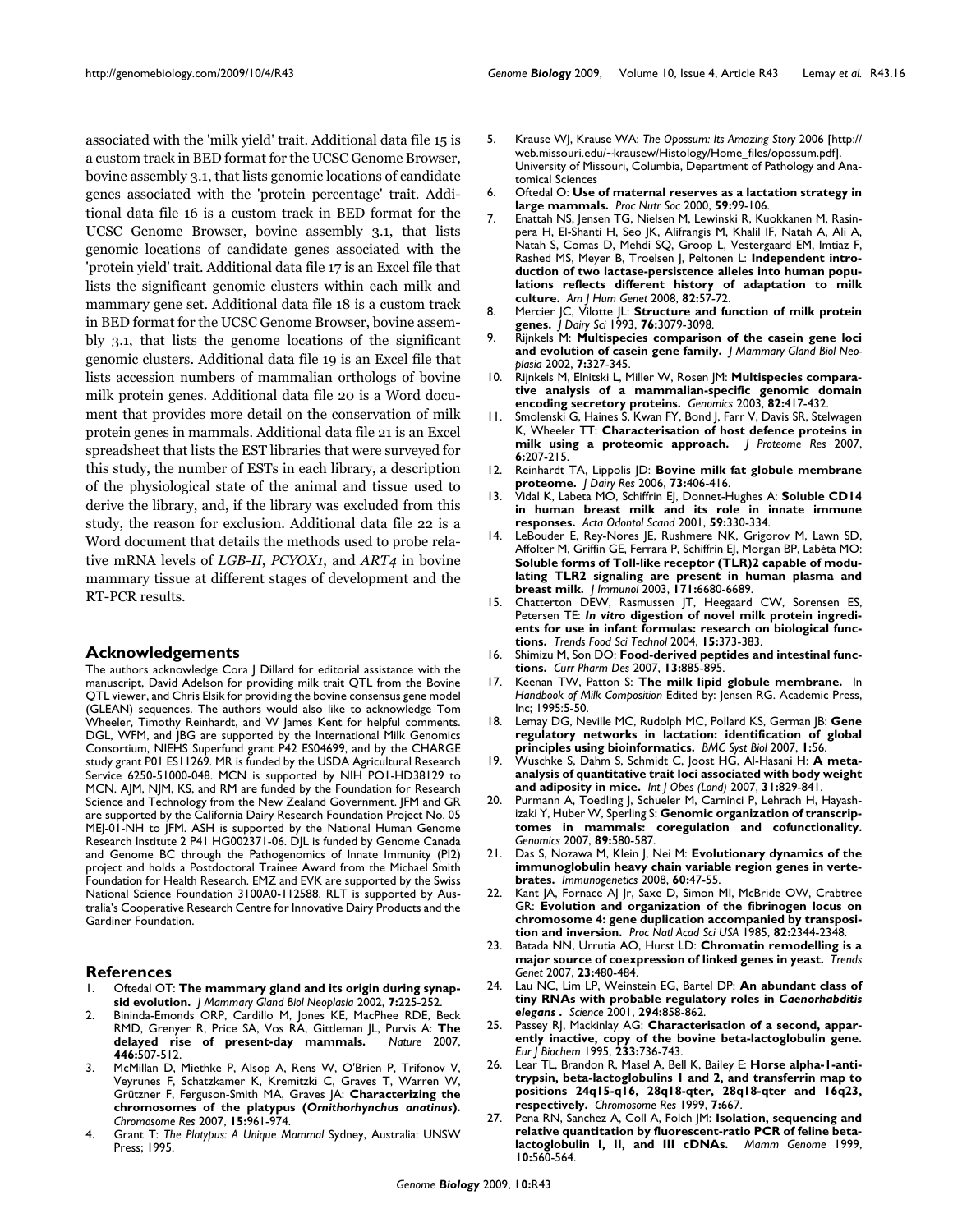- 28. Halliday JA, Bell K, McAndrew K, Shaw DC: **Feline beta-lactoglobulins I, II and III, and canine beta-lactoglobulins I and II; amino acidic sequences provide evidence for the existence of more than one gene for beta-lactoglobulin in the cat and dog.** *Protein Sequences Data Analysis* 1993, **5:**201-205.
- 29. Kontopidis G, Holt C, Sawyer L: **[Invited review: beta-lactoglob](http://www.ncbi.nlm.nih.gov/entrez/query.fcgi?cmd=Retrieve&db=PubMed&dopt=Abstract&list_uids=15259212)[ulin: binding properties, structure, and function.](http://www.ncbi.nlm.nih.gov/entrez/query.fcgi?cmd=Retrieve&db=PubMed&dopt=Abstract&list_uids=15259212)** *J Dairy Sci* 2004, **87:**785-796.
- 30. Hambling SG, McAlpine AS, Sawyer L: **beta-Lactoglobulin.** In *Advances in Dairy Chemistry Volume I*. Edited by: Fox PF. Proteins. Barking, Essex, UK: Elsevier; 1992:141-190.
- <span id="page-16-0"></span>31. Azuma N, Yamauchi K: **Identification of alpha-lactalbumin and beta-lactoglobulin in cynomolgus monkey (***Macaca fascicularis***[\) milk.](http://www.ncbi.nlm.nih.gov/entrez/query.fcgi?cmd=Retrieve&db=PubMed&dopt=Abstract&list_uids=1790682)** *Comp Biochem Physiol B* 1991, **99:**917-921.
- 32. Kunz C, Lonnerdal B: **Isolation and characterization of a 21 kDa whey protein in rhesus monkey (***Macaca mulatta***[\) milk.](http://www.ncbi.nlm.nih.gov/entrez/query.fcgi?cmd=Retrieve&db=PubMed&dopt=Abstract&list_uids=7953066)** *Comp Biochem Physiol Biochem Mol Biol* 1994, **108:**463-469.
- <span id="page-16-1"></span>33. Hall AJ, Masel A, Bell K, Halliday JA, Shaw DC, VandeBerg JL: **Characterization of baboon (***Papio hamadryas***[\) milk proteins.](http://www.ncbi.nlm.nih.gov/entrez/query.fcgi?cmd=Retrieve&db=PubMed&dopt=Abstract&list_uids=11444021)** *Biochem Genet* 2001, **39:**59-71.
- 34. Julkunen M, Seppala M, Janne OA: **[Complete amino acid](http://www.ncbi.nlm.nih.gov/entrez/query.fcgi?cmd=Retrieve&db=PubMed&dopt=Abstract&list_uids=3194393) [sequence of human placental protein 14: a progesterone](http://www.ncbi.nlm.nih.gov/entrez/query.fcgi?cmd=Retrieve&db=PubMed&dopt=Abstract&list_uids=3194393)regulated uterine protein homologous to beta-lactoglobu[lins.](http://www.ncbi.nlm.nih.gov/entrez/query.fcgi?cmd=Retrieve&db=PubMed&dopt=Abstract&list_uids=3194393)** *Proc Natl Acad Sci USA* 1988, **85:**8845-8849.
- 35. Vaisse C, Atger M, Potier B, Milgrom E: **[Human placental protein](http://www.ncbi.nlm.nih.gov/entrez/query.fcgi?cmd=Retrieve&db=PubMed&dopt=Abstract&list_uids=2206398) [14 gene: sequence and characterization of a short duplica](http://www.ncbi.nlm.nih.gov/entrez/query.fcgi?cmd=Retrieve&db=PubMed&dopt=Abstract&list_uids=2206398)[tion.](http://www.ncbi.nlm.nih.gov/entrez/query.fcgi?cmd=Retrieve&db=PubMed&dopt=Abstract&list_uids=2206398)** *DNA Cell Biol* 1990, **9:**401-413.
- 36. Van Cong N, Vaisse C, Gross MS, Slim R, Milgrom E, Bernheim A: **[The human placental protein 14 \(PP14\) gene is localized on](http://www.ncbi.nlm.nih.gov/entrez/query.fcgi?cmd=Retrieve&db=PubMed&dopt=Abstract&list_uids=2016092) [chromosome 9q34.](http://www.ncbi.nlm.nih.gov/entrez/query.fcgi?cmd=Retrieve&db=PubMed&dopt=Abstract&list_uids=2016092)** *Hum Genet* 1991, **86:**515-518.
- Kamarainen M, Halttunen M, Koistinen R, von Boguslawsky K, von Smitten K, Andersson LC, Seppala M: **[Expression of glycodelin in](http://www.ncbi.nlm.nih.gov/entrez/query.fcgi?cmd=Retrieve&db=PubMed&dopt=Abstract&list_uids=10597188) [human breast and breast cancer.](http://www.ncbi.nlm.nih.gov/entrez/query.fcgi?cmd=Retrieve&db=PubMed&dopt=Abstract&list_uids=10597188)** *Int J Cancer* 1999, **83:**738-742.
- <span id="page-16-2"></span>38. Hausermann HM, Donnelly KM, Bell SC, Verhage HG, Fazleabas AT: **Regulation of the glycosylated beta-lactoglobulin homolog, glycodelin [placental protein 14:(PP14)] in the baboon (***Papio anubis***[\) uterus.](http://www.ncbi.nlm.nih.gov/entrez/query.fcgi?cmd=Retrieve&db=PubMed&dopt=Abstract&list_uids=9543146)** *J Clin Endocrinol Metab* 1998, **83:**1226-1233.
- 39. Murphy WJ, Larkin DM, Wind A Everts-van der, Bourque G, Tesler G, Auvil L, Beever JE, Chowdhary BP, Galibert F, Gatzke L, Hitte C, Meyers SN, Milan D, Ostrander EA, Pape G, Parker HG, Raudsepp T, Rogatcheva MB, Schook LB, Skow LC, Welge M, Womack JE, O'brien SJ, Pevzner PA, Lewin HA: **[Dynamics of mammalian chromo](http://www.ncbi.nlm.nih.gov/entrez/query.fcgi?cmd=Retrieve&db=PubMed&dopt=Abstract&list_uids=16040707)[some evolution inferred from multispecies comparative](http://www.ncbi.nlm.nih.gov/entrez/query.fcgi?cmd=Retrieve&db=PubMed&dopt=Abstract&list_uids=16040707) [maps.](http://www.ncbi.nlm.nih.gov/entrez/query.fcgi?cmd=Retrieve&db=PubMed&dopt=Abstract&list_uids=16040707)** *Science* 2005, **309:**613-617.
- <span id="page-16-3"></span>40. Mack DR, McDonald TL, Larson MA, Wei S, Weber A: **The conserved TFLK motif of mammary-associated serum amyloid A3 is responsible for up-regulation of intestinal MUC3 mucin expression** *in vitro* **[.](http://www.ncbi.nlm.nih.gov/entrez/query.fcgi?cmd=Retrieve&db=PubMed&dopt=Abstract&list_uids=12508093)** *Pediatr Res* 2003, **53:**137-142.
- 41. Larson MA, Wei SH, Weber A, Mack DR, McDonald TL: **[Human](http://www.ncbi.nlm.nih.gov/entrez/query.fcgi?cmd=Retrieve&db=PubMed&dopt=Abstract&list_uids=12504116) [serum amyloid A3 peptide enhances intestinal MUC3](http://www.ncbi.nlm.nih.gov/entrez/query.fcgi?cmd=Retrieve&db=PubMed&dopt=Abstract&list_uids=12504116) [expression and inhibits EPEC adherence.](http://www.ncbi.nlm.nih.gov/entrez/query.fcgi?cmd=Retrieve&db=PubMed&dopt=Abstract&list_uids=12504116)** *Biochem Biophys Res Commun* 2003, **300:**531-540.
- 42. Shah C, Hari-Dass R, Raynes JG: **[Serum amyloid A is an innate](http://www.ncbi.nlm.nih.gov/entrez/query.fcgi?cmd=Retrieve&db=PubMed&dopt=Abstract&list_uids=16735604) [immune opsonin for Gram-negative bacteria.](http://www.ncbi.nlm.nih.gov/entrez/query.fcgi?cmd=Retrieve&db=PubMed&dopt=Abstract&list_uids=16735604)** *Blood* 2006, **108:**1751-1757.
- 43. The Bovine Genome Sequencing and Analysis Consortium, Elsik CG, Tellam RL, Worley KC: **[The genome sequence of taurine cattle:](http://www.ncbi.nlm.nih.gov/entrez/query.fcgi?cmd=Retrieve&db=PubMed&dopt=Abstract&list_uids=19390049) [a window to ruminant biology and evolution.](http://www.ncbi.nlm.nih.gov/entrez/query.fcgi?cmd=Retrieve&db=PubMed&dopt=Abstract&list_uids=19390049)** *Science* 2009, **324:**522-528.
- 44. Warren WC, Hillier LW, Marshall Graves JA, Birney E, Ponting CP, Grutzner F, Belov K, Miller W, Clarke L, Chinwalla AT, Yang SP, Heger A, Locke DP, Miethke P, Waters PD, Veyrunes F, Fulton L, Fulton B, Graves T, Wallis J, Puente XS, López-Otín C, Ordóñez GR, Eichler EE, Chen L, Cheng Z, Deakin JE, Alsop A, Thompson K, Kirby P, *et al.*: **[Genome analysis of the platypus reveals unique signa](http://www.ncbi.nlm.nih.gov/entrez/query.fcgi?cmd=Retrieve&db=PubMed&dopt=Abstract&list_uids=18464734)[tures of evolution.](http://www.ncbi.nlm.nih.gov/entrez/query.fcgi?cmd=Retrieve&db=PubMed&dopt=Abstract&list_uids=18464734)** *Nature* 2008, **453:**175-183.
- 45. Belov K, Sanderson CE, Deakin JE, Wong ES, Assange D, McColl KA, Gout A, de Bono B, Barrow AD, Speed TP, Trowsdale J, Papenfuss AT: **[Characterization of the opossum immune genome pro](http://www.ncbi.nlm.nih.gov/entrez/query.fcgi?cmd=Retrieve&db=PubMed&dopt=Abstract&list_uids=17495011)[vides insights into the evolution of the mammalian immune](http://www.ncbi.nlm.nih.gov/entrez/query.fcgi?cmd=Retrieve&db=PubMed&dopt=Abstract&list_uids=17495011) [system.](http://www.ncbi.nlm.nih.gov/entrez/query.fcgi?cmd=Retrieve&db=PubMed&dopt=Abstract&list_uids=17495011)** *Genome Res* 2007, **17:**982-991.
- 46. Mostov KE: **[Transepithelial transport of immunoglobulins.](http://www.ncbi.nlm.nih.gov/entrez/query.fcgi?cmd=Retrieve&db=PubMed&dopt=Abstract&list_uids=8011293)** *Annu Rev Immunol* 1994, **12:**63-84.
- 47. Hajjoubi S, Rival-Gervier S, Hayes H, Floriot S, Eggen A, Piumi F, Chardon P, Houdebine LM, Thepot D: **[Ruminants genome no](http://www.ncbi.nlm.nih.gov/entrez/query.fcgi?cmd=Retrieve&db=PubMed&dopt=Abstract&list_uids=16483732) [longer contains whey acidic protein gene but only a pseudo](http://www.ncbi.nlm.nih.gov/entrez/query.fcgi?cmd=Retrieve&db=PubMed&dopt=Abstract&list_uids=16483732)[gene.](http://www.ncbi.nlm.nih.gov/entrez/query.fcgi?cmd=Retrieve&db=PubMed&dopt=Abstract&list_uids=16483732)** *Gene* 2006, **370:**104-112.
- 48. Wu CC, Yates JR 3rd, Neville MC, Howell KE: **[Proteomic analysis](http://www.ncbi.nlm.nih.gov/entrez/query.fcgi?cmd=Retrieve&db=PubMed&dopt=Abstract&list_uids=11208067)**

**[of two functional states of the Golgi complex in mammary](http://www.ncbi.nlm.nih.gov/entrez/query.fcgi?cmd=Retrieve&db=PubMed&dopt=Abstract&list_uids=11208067) [epithelial cells.](http://www.ncbi.nlm.nih.gov/entrez/query.fcgi?cmd=Retrieve&db=PubMed&dopt=Abstract&list_uids=11208067)** *Traffic* 2000, **1:**769-782.

- 49. Svensson M, Hakansson A, Mossberg AK, Linse S, Svanborg C: **[Con](http://www.ncbi.nlm.nih.gov/entrez/query.fcgi?cmd=Retrieve&db=PubMed&dopt=Abstract&list_uids=10760289)[version of alpha-lactalbumin to a protein inducing apoptosis.](http://www.ncbi.nlm.nih.gov/entrez/query.fcgi?cmd=Retrieve&db=PubMed&dopt=Abstract&list_uids=10760289)** *Proc Natl Acad Sci USA* 2000, **97:**4221-4226.
- 50. Sharp JA, Lefevre C, Nicholas KR: **[Lack of functional alpha-lactal](http://www.ncbi.nlm.nih.gov/entrez/query.fcgi?cmd=Retrieve&db=PubMed&dopt=Abstract&list_uids=18986549)[bumin prevents involution in Cape fur seals and identifies the](http://www.ncbi.nlm.nih.gov/entrez/query.fcgi?cmd=Retrieve&db=PubMed&dopt=Abstract&list_uids=18986549) protein is an apoptotic milk factor in mammary gland invo[lution.](http://www.ncbi.nlm.nih.gov/entrez/query.fcgi?cmd=Retrieve&db=PubMed&dopt=Abstract&list_uids=18986549)** *BMC Biol* 2008, **6:**48.
- 51. Lynn DJ, Freeman AR, Murray C, Bradley DG: **[A genomics](http://www.ncbi.nlm.nih.gov/entrez/query.fcgi?cmd=Retrieve&db=PubMed&dopt=Abstract&list_uids=15802510) [approach to the detection of positive selection in cattle:](http://www.ncbi.nlm.nih.gov/entrez/query.fcgi?cmd=Retrieve&db=PubMed&dopt=Abstract&list_uids=15802510) adaptive evolution of the T-cell and natural killer cell-surface [protein CD2.](http://www.ncbi.nlm.nih.gov/entrez/query.fcgi?cmd=Retrieve&db=PubMed&dopt=Abstract&list_uids=15802510)** *Genetics* 2005, **170:**1189-1196.
- 52. Ward TJ, Honeycutt RL, Derr JN: **[Nucleotide sequence evolution](http://www.ncbi.nlm.nih.gov/entrez/query.fcgi?cmd=Retrieve&db=PubMed&dopt=Abstract&list_uids=9409842) [at the kappa-casein locus: evidence for positive selection](http://www.ncbi.nlm.nih.gov/entrez/query.fcgi?cmd=Retrieve&db=PubMed&dopt=Abstract&list_uids=9409842) [within the family Bovidae.](http://www.ncbi.nlm.nih.gov/entrez/query.fcgi?cmd=Retrieve&db=PubMed&dopt=Abstract&list_uids=9409842)** *Genetics* 1997, **147:**1863-1872.
- 53. Dugdale AE: [Evolution and infant feeding.](http://www.ncbi.nlm.nih.gov/entrez/query.fcgi?cmd=Retrieve&db=PubMed&dopt=Abstract&list_uids=2869357) **1:**670-673.
- 54. Kent WJ, Sugnet CW, Furey TS, Roskin KM, Pringle TH, Zahler AM, Haussler D: **[The human genome browser at UCSC.](http://www.ncbi.nlm.nih.gov/entrez/query.fcgi?cmd=Retrieve&db=PubMed&dopt=Abstract&list_uids=12045153)** *Genome Res* 2002, **12:**996-1006.
- 55. Kent WJ: **[BLAT the BLAST-like alignment tool.](http://www.ncbi.nlm.nih.gov/entrez/query.fcgi?cmd=Retrieve&db=PubMed&dopt=Abstract&list_uids=11932250)** *Genome Res* 2002, **12:**656-664.
- 56. Boguski MS, Lowe TM, Tolstoshev CM: **[dbEST database for](http://www.ncbi.nlm.nih.gov/entrez/query.fcgi?cmd=Retrieve&db=PubMed&dopt=Abstract&list_uids=8401577) ["expressed sequence tags".](http://www.ncbi.nlm.nih.gov/entrez/query.fcgi?cmd=Retrieve&db=PubMed&dopt=Abstract&list_uids=8401577)** *Nat Genet* 1993, **4:**332-333.
- 57. Karolchik D, Hinrichs AS, Furey TS, Roskin KM, Sugnet CW, Haussler D, Kent WJ: **[The UCSC Table Browser data retrieval tool.](http://www.ncbi.nlm.nih.gov/entrez/query.fcgi?cmd=Retrieve&db=PubMed&dopt=Abstract&list_uids=14681465)** *Nucleic Acids Res* 2004:D493-D496.
- 58. Fulton DL, Li YY, Laird MR, Horsman BG, Roche FM, Brinkman FS: **[Improving the specificity of high-throughput ortholog pre](http://www.ncbi.nlm.nih.gov/entrez/query.fcgi?cmd=Retrieve&db=PubMed&dopt=Abstract&list_uids=16729895)[diction.](http://www.ncbi.nlm.nih.gov/entrez/query.fcgi?cmd=Retrieve&db=PubMed&dopt=Abstract&list_uids=16729895)** *BMC Bioinformatics* 2006, **7:**270.
- 59. **GO-Elite** [\[http://www.genmapp.org/go\\_elite/go\\_elite.html\]](http://www.genmapp.org/go_elite/go_elite.html)
- 60. **Ingenuity Pathways Analysis** [\[http://www.ingenuity.com/prod](http://www.ingenuity.com/products/pathways_analysis.html) [ucts/pathways\\_analysis.html\]](http://www.ingenuity.com/products/pathways_analysis.html)
- 61. **Multtest R library** [\[http://bioconductor.org/\]](http://bioconductor.org/)
- 62. Pollard KS, Dudoit S, Laan MJ van der: **Multiple testing procedures: R multtest package and applications to genomics.** In *Bioinformatics and Computational Biology Solutions Using R and Bioconductor* Edited by: Gentleman R, Carey V, Huber W, Irizarry R, Dudoit S. Springer; 2005:251-272.
- 63. Salomonis N, Cotte N, Zambon AC, Pollard KS, Vranizan K, Doniger SW, Dolganov G, Conklin BR: **[Identifying genetic networks](http://www.ncbi.nlm.nih.gov/entrez/query.fcgi?cmd=Retrieve&db=PubMed&dopt=Abstract&list_uids=15693941) [underlying myometrial transition to labor.](http://www.ncbi.nlm.nih.gov/entrez/query.fcgi?cmd=Retrieve&db=PubMed&dopt=Abstract&list_uids=15693941)** *Genome Biol* 2005, **6:**R12.
- 64. Kriventseva EV, Rahman N, Espinosa O, Zdobnov EM: **[OrthoDB:](http://www.ncbi.nlm.nih.gov/entrez/query.fcgi?cmd=Retrieve&db=PubMed&dopt=Abstract&list_uids=17947323) [the hierarchical catalog of eukaryotic orthologs.](http://www.ncbi.nlm.nih.gov/entrez/query.fcgi?cmd=Retrieve&db=PubMed&dopt=Abstract&list_uids=17947323)** *Nucleic Acids Res* 2008:D271-D275.
- Hubbard TJ, Aken BL, Beal K, Ballester B, Caccamo M, Chen Y, Clarke L, Coates G, Cunningham F, Cutts T, Down T, Dyer SC, Fitzgerald S, Fernandez-Banet J, Graf S, Haider S, Hammond M, Herrero J, Holland R, Howe K, Howe K, Johnson N, Kahari A, Keefe D, Kokocinski F, Kulesha E, Lawson D, Longden I, Melsopp C, Megy K, *et al.*: **[Ensembl](http://www.ncbi.nlm.nih.gov/entrez/query.fcgi?cmd=Retrieve&db=PubMed&dopt=Abstract&list_uids=17148474) [2007.](http://www.ncbi.nlm.nih.gov/entrez/query.fcgi?cmd=Retrieve&db=PubMed&dopt=Abstract&list_uids=17148474)** *Nucleic Acids Res* 2007:D610-D617.
- 66. **The Bovine Genome Database** [\[http://BovineGenome.org\]](http://BovineGenome.org)
- 67. **[The Universal Protein Resource \(UniProt\).](http://www.ncbi.nlm.nih.gov/entrez/query.fcgi?cmd=Retrieve&db=PubMed&dopt=Abstract&list_uids=18045787)** *Nucleic Acids Res* 2008:D190-D195.
- 68. Eisen MB, Spellman PT, Brown PO, Botstein D: **[Cluster analysis](http://www.ncbi.nlm.nih.gov/entrez/query.fcgi?cmd=Retrieve&db=PubMed&dopt=Abstract&list_uids=9843981) [and display of genome-wide expression patterns.](http://www.ncbi.nlm.nih.gov/entrez/query.fcgi?cmd=Retrieve&db=PubMed&dopt=Abstract&list_uids=9843981)** *Proc Natl Acad Sci USA* 1998, **95:**14863-14868.
- 69. Caraux G, Pinloche S: **[PermutMatrix: a graphical environment](http://www.ncbi.nlm.nih.gov/entrez/query.fcgi?cmd=Retrieve&db=PubMed&dopt=Abstract&list_uids=15546938) [to arrange gene expression profiles in optimal linear order.](http://www.ncbi.nlm.nih.gov/entrez/query.fcgi?cmd=Retrieve&db=PubMed&dopt=Abstract&list_uids=15546938)** *Bioinformatics* 2005, **21:**1280-1281.
- Flicek P, Aken BL, Beal K, Ballester B, Caccamo M, Chen Y, Clarke L, Coates G, Cunningham F, Cutts T, Down T, Dyer SC, Eyre T, Fitzgerald S, Fernandez-Banet J, Gräf S, Haider S, Hammond M, Holland R, Howe KL, Howe K, Johnson N, Jenkinson A, Kähäri A, Keefe D, Kokocinski F, Kulesha E, Lawson D, Longden I, Megy K, *et al.*: **[Ensembl 2008.](http://www.ncbi.nlm.nih.gov/entrez/query.fcgi?cmd=Retrieve&db=PubMed&dopt=Abstract&list_uids=18000006)** *Nucleic Acids Res* 2008:D707-D714.
- 71. Edgar RC: **[MUSCLE: multiple sequence alignment with high](http://www.ncbi.nlm.nih.gov/entrez/query.fcgi?cmd=Retrieve&db=PubMed&dopt=Abstract&list_uids=15034147) [accuracy and high throughput.](http://www.ncbi.nlm.nih.gov/entrez/query.fcgi?cmd=Retrieve&db=PubMed&dopt=Abstract&list_uids=15034147)** *Nucleic Acids Res* 2004, **32:**1792-1797.
- 72. Guindon S, Gascuel O: **[A simple, fast, and accurate algorithm](http://www.ncbi.nlm.nih.gov/entrez/query.fcgi?cmd=Retrieve&db=PubMed&dopt=Abstract&list_uids=14530136) [to estimate large phylogenies by maximum likelihood.](http://www.ncbi.nlm.nih.gov/entrez/query.fcgi?cmd=Retrieve&db=PubMed&dopt=Abstract&list_uids=14530136)** *Syst Biol* 2003, **52:**696-704.
- 73. Guindon S, Lethiec F, Duroux P, Gascuel O: **[PHYML Online a](http://www.ncbi.nlm.nih.gov/entrez/query.fcgi?cmd=Retrieve&db=PubMed&dopt=Abstract&list_uids=15980534) [web server for fast maximum likelihood-based phylogenetic](http://www.ncbi.nlm.nih.gov/entrez/query.fcgi?cmd=Retrieve&db=PubMed&dopt=Abstract&list_uids=15980534) [inference.](http://www.ncbi.nlm.nih.gov/entrez/query.fcgi?cmd=Retrieve&db=PubMed&dopt=Abstract&list_uids=15980534)** *Nucleic Acids Res* 2005:W557-W559.
- 74. Jones DT, Taylor WR, Thornton JM: **[The rapid generation of](http://www.ncbi.nlm.nih.gov/entrez/query.fcgi?cmd=Retrieve&db=PubMed&dopt=Abstract&list_uids=1633570)**